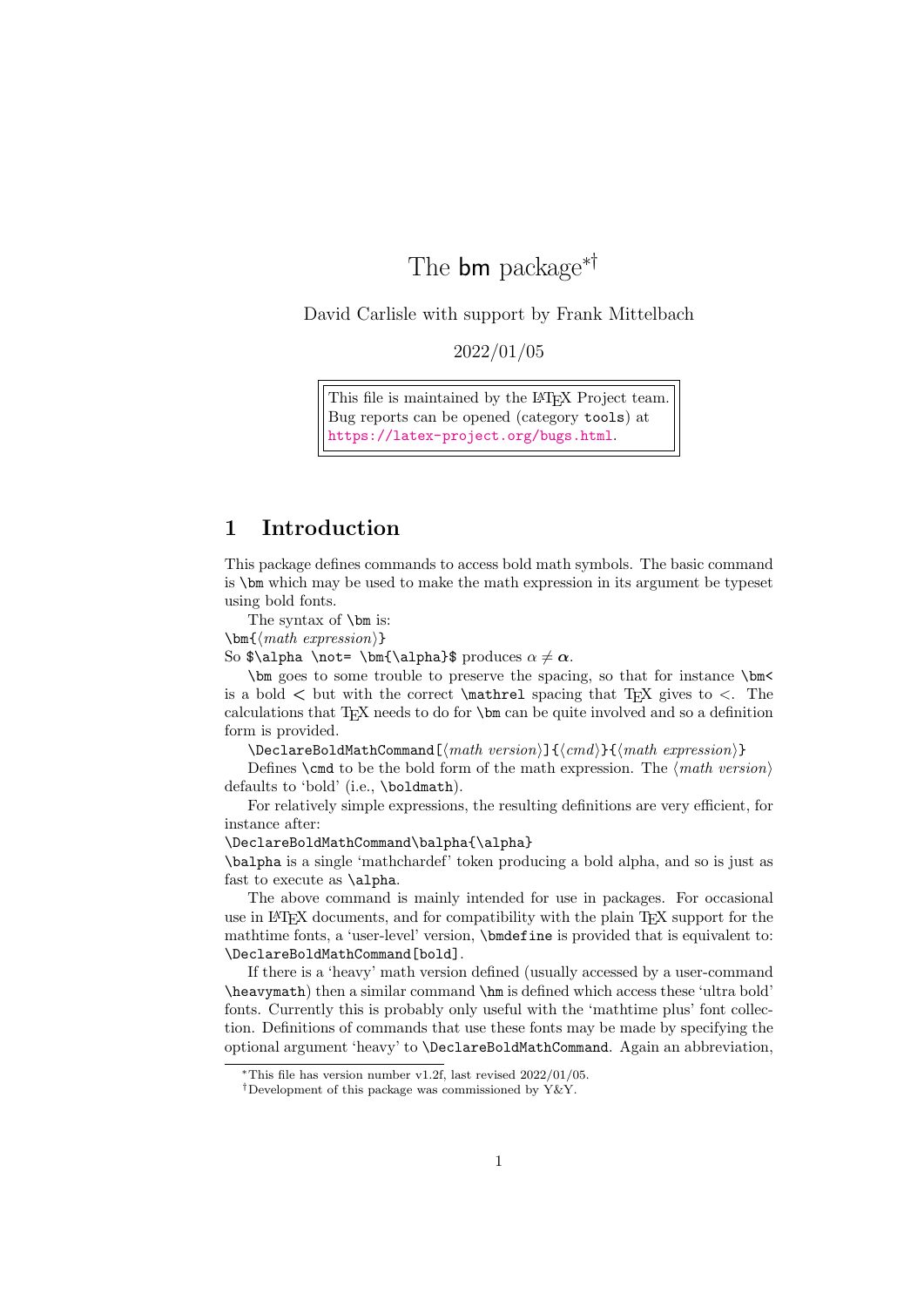\hmdefine, is provided, equivalent to: \DeclareBoldMathCommand[heavy].

The command names (but not the implementation) are taken from Michael Spivak's macros to support the mathtime fonts for plain T<sub>E</sub>X. In those original macros, the syntax for \bmdefine was \bmdefine\balpha{\bm\alpha} (with a nested \bm). This syntax also works with this package.

# 2 Font allocation

In order to access bold fonts in the simplest and quickest possible manner, the package normally allocates symbol fonts for bold (and possibly heavy) fonts into the 'normal' math version. By default it allocates at most four fonts for \bm and at most three fonts for \hm. This means that if the mathtime plus font set is being used, seven additional symbol fonts will be used, in addition to the basic four that LATEX already declares. The mathtime package also declares an extra symbol font, bringing the total to twelve. The maximum number of symbol and math alphabet fonts that can be used in a math version is sixteen. So the above allocation scheme does not leave room for many extra math symbols (such as the AMS symbols) or math alphabets (such as  $\mathcal{L}$ ).

Before loading the bm package you may define \bmmax and \hmmax to be suitable values, for instance you may want to set \newcommand\hmmax{0} if you will not be using \hm much, but you do have a heavy math version defined.

Even if \bmmax is set to zero, \bm will still access the correct bold fonts (by accessing the fonts via \boldmath) but this method is slower, and does not work with delimiters. Delimiters can only be made bold if the bold font has been allocated.

Conversely if you have a non standard font set that makes available extra math delimiters and accents in bold and medium weights you may want to increase \bmmax so that fonts are allocated for your font set.

### 3 Features

In most cases this package should work in a fairly self explanatory way, but there are some things that might not be obvious.

### 3.1 Interaction with Math Alphabet Commands

As mentioned above, \bm goes to some trouble to try to make a command that is just like its argument, but using a bold font. This does not always produce the effect that you might expect.

```
$1 g \bm{g}$
$2 \mathrm{km{g \bm{g}}}\$3 {g} \bm{{g}}$
$4 \mathrm{{g} \bm{{g}}}$
$5 \mathrm{g} \bm{\mathrm{g}}$
```
produces the following:

 $1gg$  2gg  $3gg$   $4gg$   $5gg$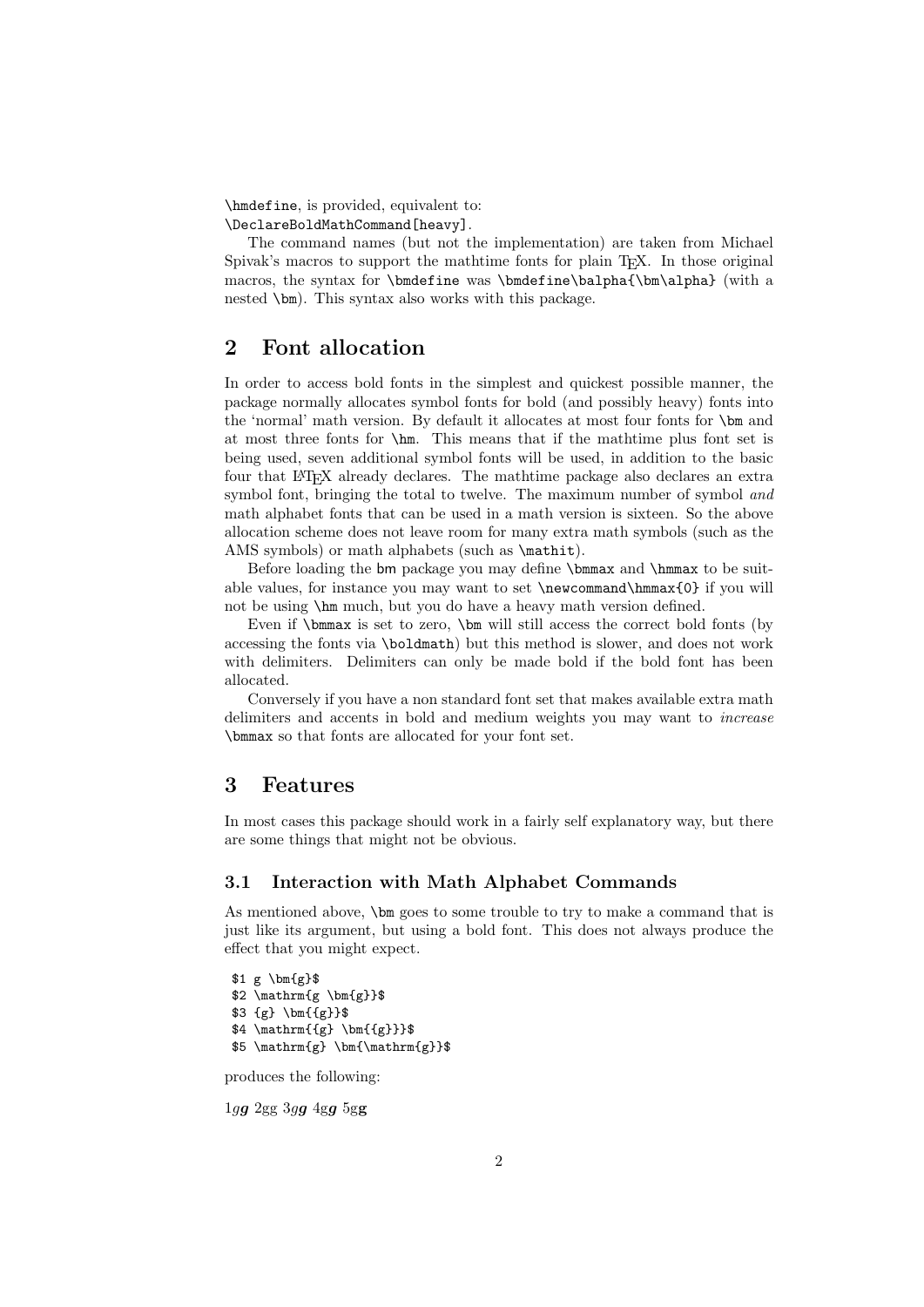In math mode 'g' is effectively a command that produces the letter 'g' from the 'letters' alphabet, unless a Math Alphabet command is in effect, in which case the 'g' comes from the specified alphabet.  $\bm{g}$  makes an equivalent command, but which defaults to a bold letter alphabet. So in the first example  $\bm{\delta}$  is bold math italic, but in the second example the  $\mathrm{anthrm}$  applies to both g and  $\mathrm{cmfg}$ in the same way, and so they are both roman.

\bm only inspects the 'top level' definition of a command, for more complicated expressions, and anything inside a { } group, \bm forces bold fonts by essentially the same (slow) technique used by the AMS \boldsymbol command (but \bm still takes more care of the spacing). So the third example produces identical output to the first (but T<sub>EX</sub> takes more time producing it).

In the fourth example the  $\mathrm{\bm{g}}$  is essentially equivalent to \mathrm{\mbox{\boldmath\$g\$}}. Currently math alphabet settings are not passed down to 'nested' math lists, and so in this example, the \mathrm has no effect, and a bold math italic  $q$  is obtained.

Similarly the last example is equivalent to  $\backslash \boldsymbol{\times} \mathcal{g}$ } and so in this case, one obtains a bold roman g.

#### 3.2 Delimiters

TEX can treat character tokens in two<sup>[1](#page-2-0)</sup> ways. If there is a preceding **\left** or \right it can treat them as a delimiter, otherwise it can treat them as a standard character. For example  $\left\{\right\}$  produces  $\langle \rangle$ , which is totally different from  $\leftrightarrow$ , which produces  $\lt$ .

TEX can only do this for character tokens. Commands such as \langle do not act in this way. This means that \bm has to decide whether to treat a character as a delimiter or not. The rule it uses is, it makes a delimiter command for a character if the previous token in the argument was \left or \right. So \left\bm{<} does not work, but \bm{\left<} does.

#### 3.3 Command Arguments

Normally if a command takes arguments the full command, including any arguments, should be included in \bm.

So \bm{\overbrace{abc}} (producing  $\widehat{abc}$ ) not \bm{\overbrace}{abc}. If you do not include all the arguments you will typically get the error message: Runaway argument?

! Forbidden control sequence found while scanning use of ...

However commands defined in terms of the TEX accent and radical primitives may be used without their arguments. So  $\bm{\hat{a}}$  produces  $\hat{a}$ , a bold accent over a non-bold a (compare  $\hat{a}$ ) whereas  $\bm{\hat{a}}$  makes both the a and the accent bold,  $\hat{a}$ . Similarly, although the LAT<sub>EX</sub> command \sqrt must be used with accent bold,  $a$ . Similarly, although the E+IEA command \sqrt must be used with its arguments, **\sqrtsign** may be used as in **\bm\sqrtsign{abc}** to produce  $\sqrt{abc}$ its arguments, **\sqrtsign** if<br>rather than  $\sqrt{abc}$  or  $\sqrt{abc}$ 

If you really need to make a command with arguments use bold fonts without making all of the arguments bold, you can explicitly reset the math version in the argument, eg:

$$
\sqrt{\sqrt{\sqrt{\sqrt{xyz}} \bm{\sqrt{xyz}} \bm{\sqrt{xyz}} \sqrt{xyz}} \sqrt{\sqrt{xyz}} \sqrt{\sqrt{xyz}}
$$

<span id="page-2-0"></span><sup>&</sup>lt;sup>1</sup>Well more than two really.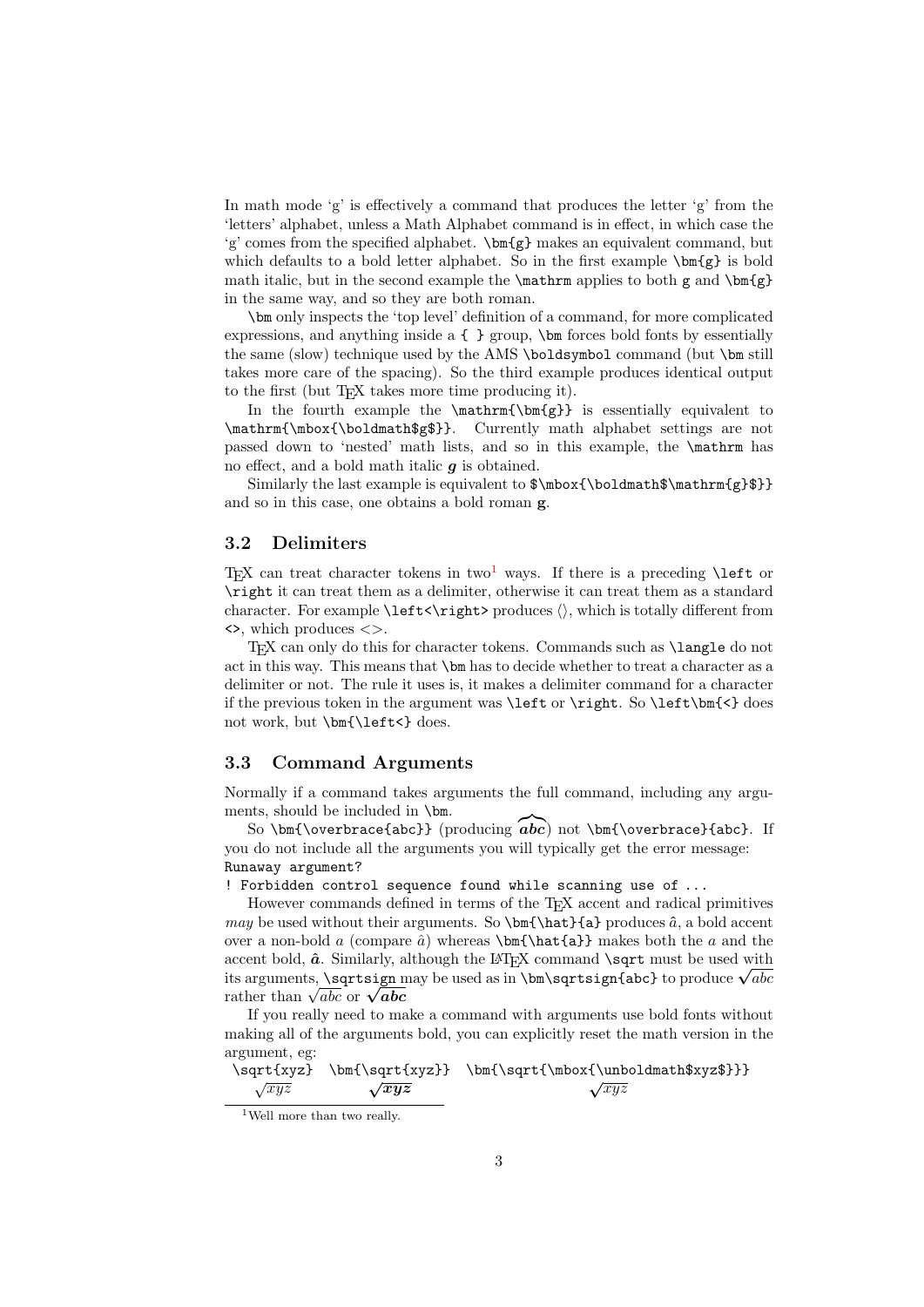#### 3.4 Bold fonts

This package interrogates the font allocations of the bold and heavy math versions, to determine which bold fonts are available. This means that it is best to load the package after any packages that define new symbol fonts, or (like the mathtime package) completely change the symbol font allocations.

If no bold font appears to be available for a particular symbol, \bm will use 'poor man's bold' that is, overprinting the same character in slightly offset positions to give an appearance of boldness.

In the standard Computer Modern font set, there is no bold 'large symbols' font. In the 'mathptm' and (standard) mathtime font sets there are no bold math fonts. In the 'mathtime plus' font set there are suitable fonts for bold and heavy math setting, and so \bm and \hm work well. Similarly in the basic Lucida New Math font set there are no bold math fonts, so \bm will use 'poor man's bold. However if the Lucida Expert set is used, Then \bm will detect, and use the bold math fonts that are available.

As discussed above, one may set \bmmax higher or lower than its default value of four to control the font allocation system. Finer control may be gained by explicitly declaring bold symbol fonts. Suppose you have a symbol font 'xyz' that is available in medium and bold weights, then you would declare this to LAT<sub>EX</sub> via: \DeclareSymbolFont{extras} {OMS}{xyz}{m}{n}

\SetSymbolFont{extras}{bold}{OMS}{xyz}{bx}{n}

At this point the symbols will be available in the normal math version, and their bold variants in \boldmath. If you also declare:

\DeclareSymbolFont{boldextras}{OMS}{xyz}{bx}{n}

That is, declare a symbol font whose name is formed by prefixing 'bold' (or 'heavy') to an existing symbol font, then  $\bm{\lambda}$  (or  $\lambda$ hm) will use this font directly, rather then accessing the 'extras' symbol font via \boldmath.

#### 3.5 Strange failures

In order to get the correct spacing, \bm has to 'investigate' the definition of the commands in its argument. It is possible that some strange constructions could 'confuse' this investigation. If this happens then LATEX will almost certainly stop with a strange error. This should not happen with any of the math symbols defined in the base LATEX or AMS distributions, or any commands defined in terms of those symbols using normal LATEX math constructs. However if some command does fail to work inside \bm you should always be able to surround it with an extra set of braces \bm{{\cmd}} rather than \bm{\cmd}. \bm will not then attempt to set the correct spacing, so you may need to set it explicitly, for instance, for a relation, \bm{\mathrel{\cmd}}.

### 3.6 AMS package amsbsy

The \bm command shares some functionality with the \boldsymbol command from the AMS LATEX collection. To aid in moving documents between these two packages, this package defines \boldsymbol and \heavysymbol as alternative names for \bm and \hm.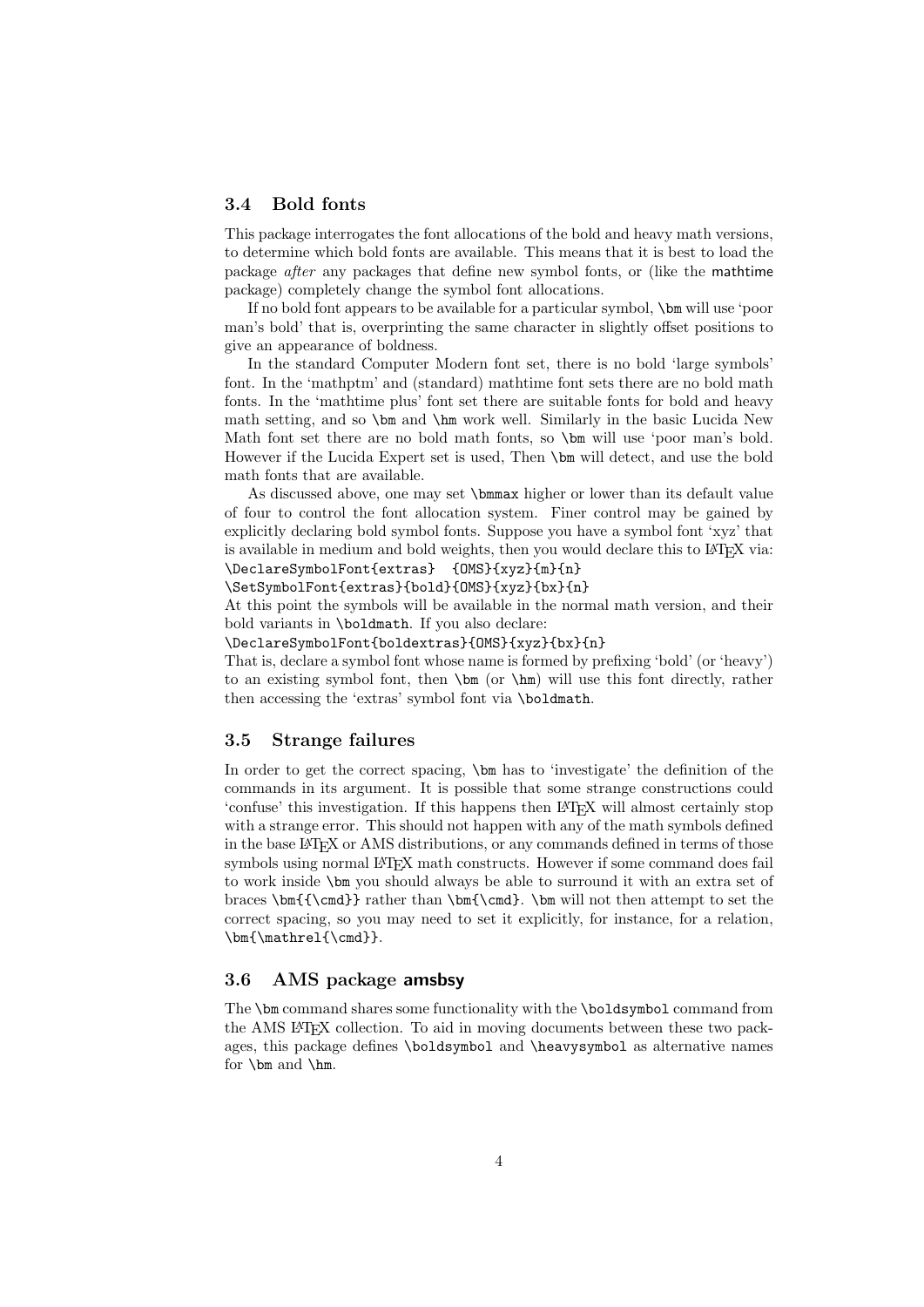## 4 Package Options

### 4.1 Logging level

As described above, the bm package has to interrogate the font setup to try to find matching bold fonts for each font used in the normal math version. This can fail in various ways as there may be no bold font or a bold font may be found but no room is available to allocate it. The options warn, info and silent control whether messages that bm produces are sent to the terminal, or just to the log file (the default) or suppressed.

### 4.2 Poor Man's Bold

As discussed above, by default, if no real bold font is available, bm will use "poor man's bold". That is, over-printing the character with slight offsets. Since version 1.2e, the package now warns if a font is set up to use this over-printing and the package option nopbm is available which prevents its use in which case \bm will use the non-bold for characters from the affected font,

### 5 Implementation

Options to use or not use poor mans bold (over-printing) and level of warning messages.

```
1 ⟨∗package⟩
```

```
2 \DeclareOption{nopmb}{\let\bm@pmb@\@firstofone}
```
- 3 \DeclareOption{warn}{\def\bm@info{\PackageWarningNoLine{bm}}}
- 4 \DeclareOption{info}{\def\bm@info#1{\PackageInfo{bm}{#1\@gobble}}}
- 5 \DeclareOption{silent}{\let\bm@info\@gobble}
- 6 \ExecuteOptions{info}
- 7 \ProcessOptions\relax
- 8 ⟨/package⟩

The commands \bm and \hm work by defining a number of additional symbol fonts corresponding to the standard ones 'operators', 'letters', 'symbols', and 'largesymbols'. The names for these symbols fonts are produced by prefixing the usual name with 'bold' or 'heavy'.

For maximum flexibility we get the font definitions by looking in the corresponding math versions, i.e., into \mv@bold and if defined into \mv@heavy.

9 ⟨∗package⟩

\bm@table The table, \bm@table, (which is locally \let to either the bold or heavy version)  $\lambda$ bm@boldtable defines, for each  $\langle \mathit{math} \ \mathit{group} \ \langle \mathit{fam} \rangle$ , the 'offset' to the bold version of the \bm@heavytable specified symbol font. If there is no bold symbol font defined, the offset will be

set to zero if there is a bold font assigned to this slot in the bold math version, or −1 if the font in the bold math version is the same as the one in the normal math version. In this case a 'poor man's bold' system of overprinting is used to achieve boldness where this is possible.

The settings are made at the time this package is read, and so it is best to load this package late, after any font loading packages have been loaded. Symbol fonts loaded after this package will get the offset of zero, so they will still be made bold by \bm as long as an appropriate font is declared for the bold math version.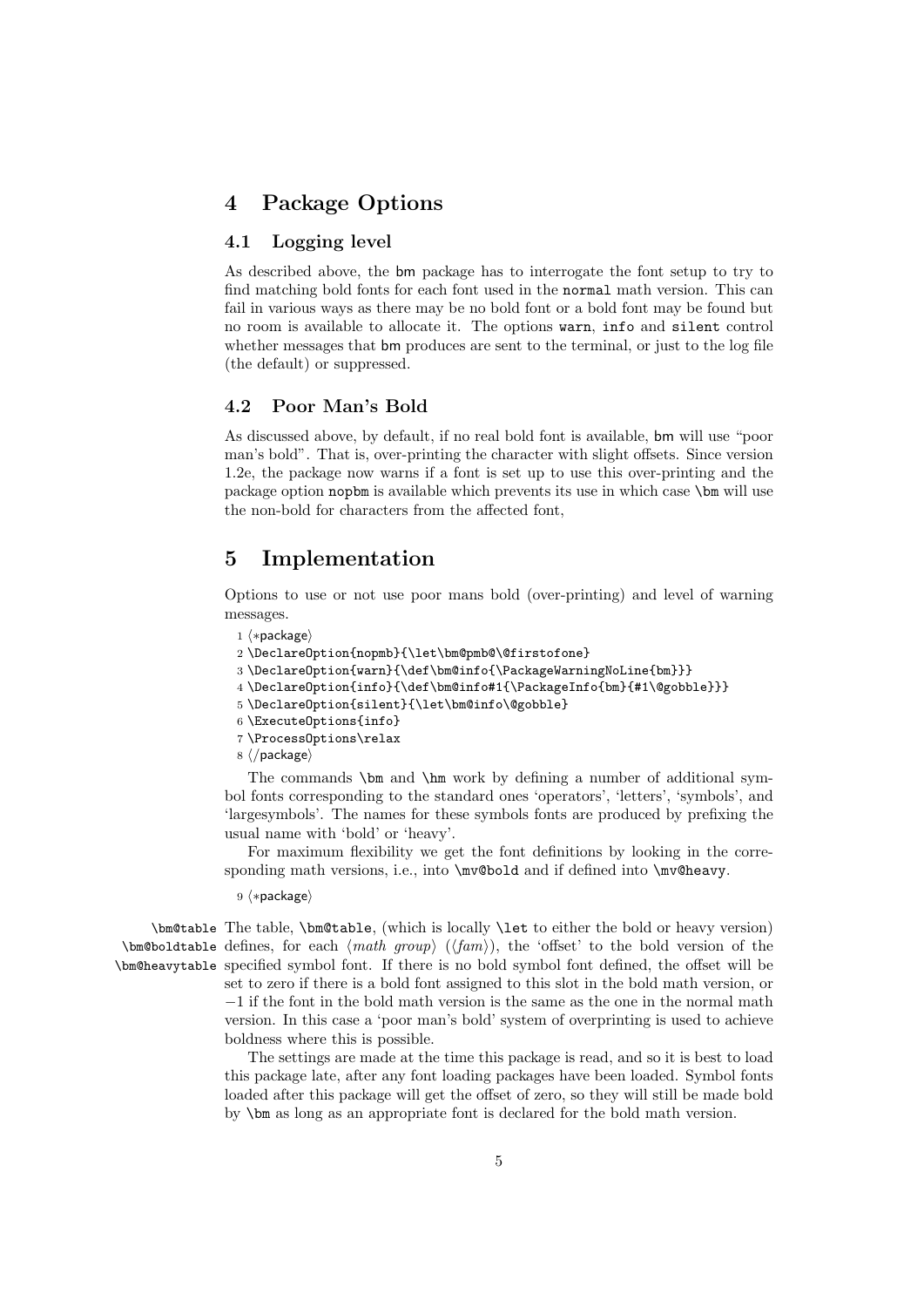\bm@boldtable and \bm@heavytable are set up using very similar code, which is temporarily defined to  $\bm{\infty}$ , to save wasting a csname. Similarly  $\bm{\infty}$ ... (which will be defined later) are used as scratch macros. (This csname saving no longer used, setup command is \bm@setup not \bm).

The general plan. Run through the fonts allocated to the normal math version. Ignore  $\langle \text{math alphabet} \rangle$  allocations<sup>[2](#page-5-0)</sup> but for each math symbol font, look in the math version specified by #1 (bold or heavy). If the font there is different, then allocate a new symbol font in the normal math version to access that bold font and place the numerical difference between the allocations of the bold and normal font into the table being built (\bm@boldtable, if #1 is bold). If the symbol allocation is already greater than \bmmax do not allocate a new symbol font, but rather set the offset in the table to zero. \bm will detect this, and use \boldmath on its argument in this case, so the bold font will be accessed but more slowly than using a direct access to a bold font allocated into the normal math version. If the font allocated in the bold math version is the same as the font in the normal math version, set the offset to  $-1$ , which is a flag value that causes  $\mathbb{R}$  to use 'poor man's bold' overprinting three copies of the symbol, offset slightly to give an appearance of boldness.

Fonts containing delimiters and math accents must be allocated into the normal math version if they are to be used with  $\bm{\lambda}$ . (In these cases  $\bm{\lambda}$  will produce the normal weight symbol, rather than using \boldmath or poor man's bold.)

#### 10 \def\bm@setup#1#2{%

This code can not work inside a group, as that would affect any symbol font allocations, so instead use some scratch macros to save and restore the definitions of commands we need to change locally.

- 11 \let\bm@install@mathalphabet\install@mathalphabet
- 12 \let\bm@getanddefine@fonts\getanddefine@fonts
- 13 \let\bm@or\or
- 14 \edef\bm@general{\f@encoding/\f@family/\f@series/\f@shape/\f@size}%

#2 specifies the maximum number of fonts to allocate (either \bmmax or \hmmax). First check against \count18 that there are that many slots left, and if not reduce accordingly. Put the resulting value in **\@tempcnta.** 

- 15 \@tempcnta#2%
- 16 \count@-\count18%
- 17 \advance\count@-\@tempcnta
- 18 \advance\count@15\relax
- 19 \ifnum\count@<\z@
- 20 \advance\@tempcnta\count@

 $21$  \fi

Make \or non-expandable, so we can build an \ifcase bit-by-bit in a sequence of \edefs.

22 \let\or\relax

Initialise the table (to  $\qquade$   $\qquad$   $\qquad$   $\qquad$   $\qquad$   $\qquad$   $\qquad$   $\qquad$   $\qquad$   $\qquad$   $\qquad$   $\qquad$   $\qquad$   $\qquad$   $\qquad$   $\qquad$   $\qquad$   $\qquad$   $\qquad$   $\qquad$   $\qquad$   $\qquad$   $\qquad$   $\qquad$   $\qquad$   $\qquad$   $\qquad$   $\qquad$   $\qquad$   $\qquad$   $\qquad$   $\qquad$   $\q$ 

23 \expandafter\let\csname bm@#1table\endcsname\@gobble

Helper macro that adds the next entry to the table being built.

```
24 \def\bm@define##1{%
```
25 \expandafter\xdef\csname bm@#1table\endcsname{%

<span id="page-5-0"></span><sup>2</sup>For now?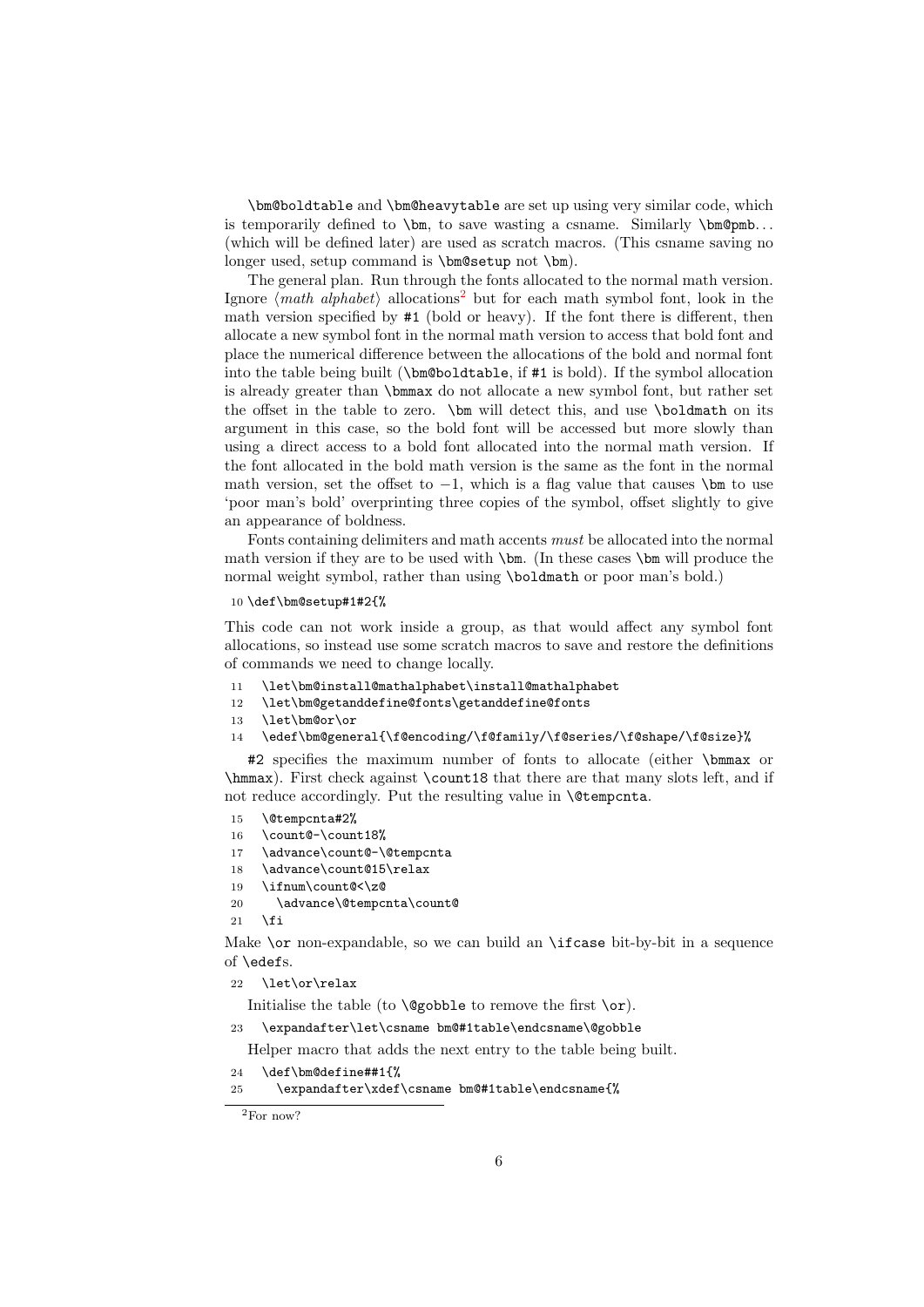#### 26 \csname bm@#1table\endcsname\or##1}}%

Each symbol font is recorded in the math version list by a sequence such as: \getanddefine@fonts \symsymbols \OMS/cmsy/m/n

Where the first argument is a chardef token carrying the number allocated (to symbols, in this example), and the second argument is a csname whose *name* denotes the font used. So locally redefine \getanddefine@fonts to compare #2 with the name in the appropriate slot in the bold math version.

| 27 | \def\getanddefine@fonts##1##2{%                         |
|----|---------------------------------------------------------|
| 28 | \def\@tempa{##2}%                                       |
| 29 | \def\@tempb####1##1####2####3\@nil{\def\@tempb{####2}}% |
| 30 | \expandafter\expandafter\expandafter                    |
| 31 | \@tempb\csname mv@#1\endcsname\@nil                     |

Now \@tempa and \@tempb contain the names of the fonts allocated to this slot in the two math versions.

32 \ifx\@tempa\@tempb

If they are the same, set this offset to  $-1$ , as a flag to use poor man's bold.

| 33 | \bm@define\m@ne                                       |
|----|-------------------------------------------------------|
| 34 | \bm@info{No #1 for \string##2%                        |
| 35 | \ifx\bm@pmb@\@firstofone\else, using \string\pmb\fi}% |
| 36 | else)                                                 |

Else make a new name by adjoining #1 to the name of the symbol font eg, \symboldsymbols to match \symsymbols. If that font has already been allocated, or if \@tempcnta is positive so we can allocate a new slot for this font, then the table will be set with the offset between the two fonts. otherwise set the offset to zero (so \boldmath will be used to access the font).

| 37 | \edef\@tempa{sym#1\expandafter\@gobblefour\string##1}% |
|----|--------------------------------------------------------|
| 38 | \ifnum\@tempcnta<%                                     |
| 39 | \expandafter\ifx\csname\@tempa\endcsname\relax         |
| 40 | \@ne                                                   |
| 41 | \else                                                  |
| 42 | \m@ne                                                  |
| 43 | \fi                                                    |
| 44 | \bm@define\z@                                          |
| 45 | else\                                                  |
|    |                                                        |

If the font is not yet allocated, allocate it now, using an internal hack into \DeclareMathSymbolFont.

However before allocating it look in the bold math version to see if it is the same, and if so use that. For example with Mathtime the 'operators' font in the 'heavy' math version is different from that in 'normal', but it is the same as the font in 'bold' (Times bold). So rather than allocate \symheavyoperators just set it equal to \symboldoperators.

| 46 | \expandafter\ifx\csname\@tempa\endcsname\relax |
|----|------------------------------------------------|
| 47 | \begingroup                                    |
| 48 | \escapechar\m@ne                               |
| 49 | \edef\@tempb{\endgroup                         |
| 50 | \noexpand\split@name                           |
| 51 | \expandafter\string\@tempb}%                   |
| 52 | \@tempb/\@nil                                  |
|    |                                                |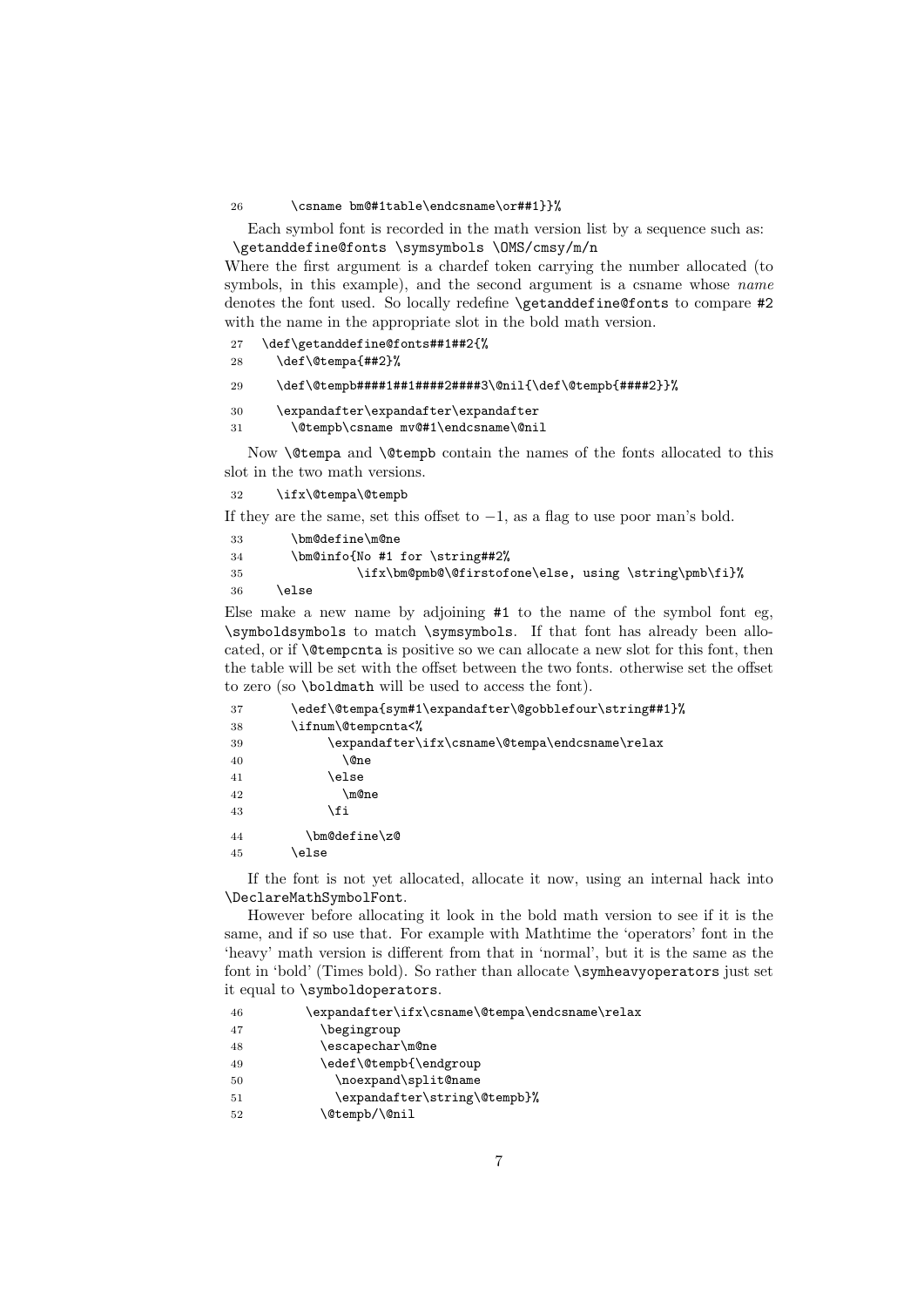| 53   | \expandafter\ifx                                            |  |
|------|-------------------------------------------------------------|--|
| - 54 | \csname symbold\expandafter\@gobblefour\string##1\endcsname |  |
| - 55 | \relax                                                      |  |

If no font has been allocated for \bm yet, then allocate it now.

| 56   | \expandafter\new@mathgroup\csname\@tempa\endcsname  |
|------|-----------------------------------------------------|
| - 57 | \expandafter\new@symbolfont\csname\@tempa\endcsname |
| -58  | \f@encoding\f@family\f@series\f@shape               |

Reduce by one the number of fonts we can still allocate.

59 \advance\@tempcnta\m@ne

\else

Else do a similar look into the bold mathgroup. Use \bm@expand as a scratch macro to save on string space.

| -61 | \def\bm@expand####1##1#####2####3\@nil{\def\bm@expand{####2}}% |
|-----|----------------------------------------------------------------|
| 62  | \expandafter\expandafter\expandafter                           |
| 63  | \bm@expand\csname mv@bold\endcsname\@nil                       |
| 64  | \ifx\bm@expand\@tempb                                          |

If the font just found (in heavy) is the same as the font in bold use the slot (in normal) previously allocated for the bold font. (That clear?)

| -65 | \expandafter\let\csname\@tempa\expandafter\endcsname |
|-----|------------------------------------------------------|
| -66 | \csname symbold\expandafter                          |
| -67 | \@gobblefour\string##1\endcsname                     |
| -68 | \else                                                |

Otherwise allocate a new slot for it.

| 69 |       | \expandafter\new@mathgroup\csname\@tempa\endcsname  |
|----|-------|-----------------------------------------------------|
| 70 |       | \expandafter\new@symbolfont\csname\@tempa\endcsname |
| 71 |       | \f@encoding\f@family\f@series\f@shape               |
| 72 |       | \advance\@tempcnta\m@ne                             |
| 73 | \fi   |                                                     |
| 74 | \fi   |                                                     |
| 75 | \else |                                                     |
|    | .     |                                                     |

If the font has been allocated already, use the existing allocation.

| -76 | \bm@info                                                 |
|-----|----------------------------------------------------------|
| -77 | {Symbol font \@tempa\space already defined.\MessageBreak |
| -78 | Not overwriting it}%                                     |
| -79 | fi                                                       |

Whether the font has just been allocated, or whether it was previously allocated, compute the offset and add it to the table.

| 80 | \count@\csname\@tempa\endcsname |
|----|---------------------------------|
| 81 | \advance\count@-##1%            |
| 82 | \bm@define{\the\count@\relax}%  |
| 83 | \fi                             |
| 84 | $\{f_i\}$ %                     |

The math version list also contains information about math alphabet commands, but we want to ignore those here, so ...

\let\install@mathalphabet\@gobbletwo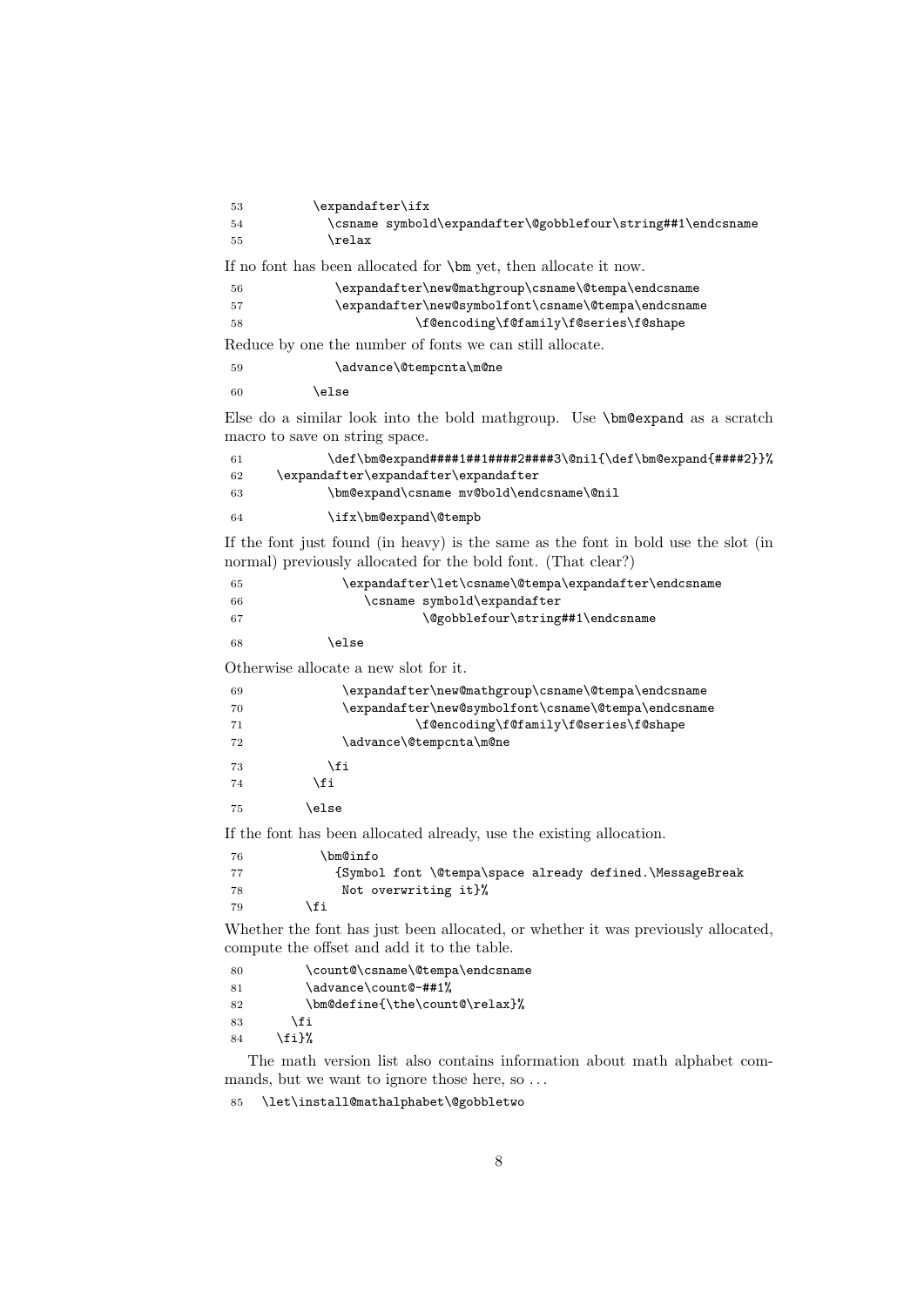Having set up the local definitions, execute the list for the normal math version.

86 \mv@normal

So now the offsets are all entered into the table, separated by **\or.** Finish off the definition by making this an \ifcase. Add a default value of zero, so that any symbol fonts declared later will also work, as long as a bold version is assigned to the bold math version.

| 87 | \expandafter\xdef\csname bm@#1table\endcsname{% |
|----|-------------------------------------------------|
| 88 | \noexpand\ifcase\@tempcnta                      |
| 89 | \csname bm@#1table\endcsname                    |
| 90 | \noexpand\else                                  |
| 91 | \z@                                             |
| 92 | \noexpand\fi}%                                  |
|    | Put things back as they were.                   |
| 93 | \expandafter\split@name\bm@general\@nil         |

94 \let\install@mathalphabet\bm@install@mathalphabet

- 95 \let\getanddefine@fonts\bm@getanddefine@fonts
- 96 \let\or\bm@or}
- \bmmax To save declaring too many symbol fonts, do not auto-declare any more than \bmmax bold symbol fonts into the normal math version. Any bold fonts not so allocated will be accessed via \boldmath which is slower and doesn't work for delimiters and accents. It may be set in the preamble with \newcommand but use \chardef here for a slight efficiency gain.

If this is set to a higher value before this package is loaded, keep that value.

```
97 \ifx\bmmax\@undefined
98 \chardef\bmmax=4
99\chii
```
If there is no bold math version, It is very easy to set up the table, no need to use all the tricky code above. Also, at the end of the package redefine the internal macro that \bm uses to call \boldmath, to use poor man's bold instead.

```
100 \ifx\mv@bold\@undefined
101 \def\bm@boldtable{\m@ne}
102 \AtEndOfPackage{%
103 \def\bm@gr@up#1#2{%
104 \bm@install@mathalphabet{#2}}}
105 \else
```
Otherwise use the definition of \bm above to set up \bm@boldtable by comparing the fonts available in the normal and bold math versions.

- 106 \bm@setup{bold}\bmmax
- \mathbf As the bold font has been defined as a symbol font, make \mathbf access that rather than have it allocate a new math group for the same font. (Just in case there were no free slots wrap this in an extra test.)
	- 107 \@ifundefined{symboldoperators}
	- 108 {}
	- 109 {\DeclareSymbolFontAlphabet\mathbf{boldoperators}}

 $110 \setminus fi$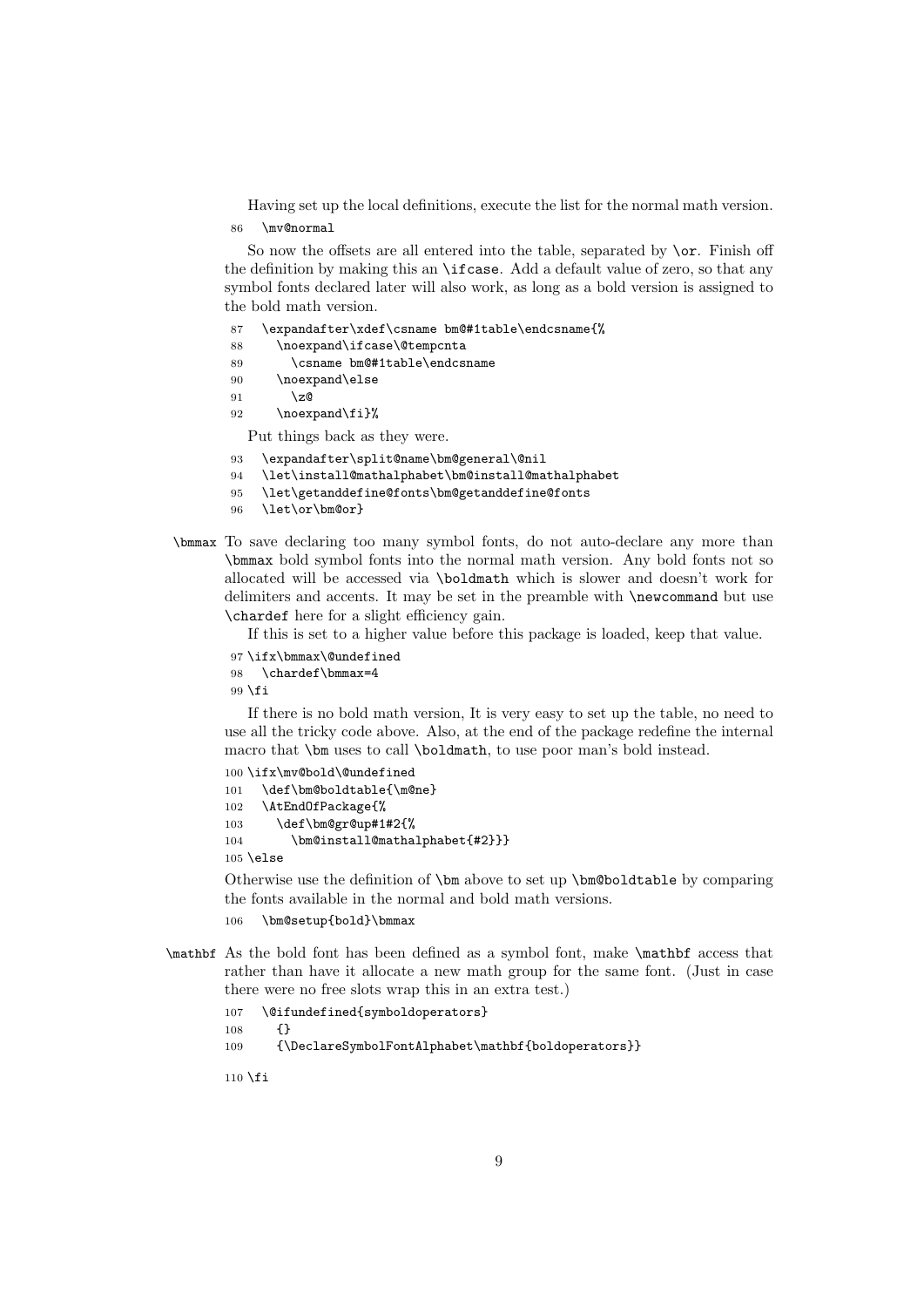\hmmax Same for heavy (but default to three this time (enough for mathtime plus, as no heavy operators font).

```
111 \ifx\hmmax\@undefined
112 \chardef\hmmax=3
```
 $113$  \fi

Similarly if there is a heavy math version, set up \bm@heavytable. (If there is no heavy math version, do nothing here, as \hm will be set to \bm later, once that is defined.)

```
114 \ifx\mv@heavy\@undefined
115 \else
116 \bm@setup{heavy}\hmmax
117 \fi
```
\bm@general \bm is pretty much \bmdefine\bm@command followed by executing \bm@command. It would in principle be possible to execute the emboldened tokens directly, rather than building up a macro first, but (as I learned the hard way) it's difficult to do this in the midst of all these nested \if constructs. First extract the central bit of code for \hm \bm \hmdefine and \bmdefine. Note that in the case of the inline versions they take an argument and brace it, rather than relying on \bm@general to pick up the argument. This makes the code robust with respect to premature expansion.

```
118 \begingroup
119 \catcode'\'=\active
120 \catcode'\_=\active
121 \@firstofone{\endgroup
122 \def\bm@general#1#2#3#4#5{%
123 \begingroup
```
First locally disable \bm and \hm, as they would mess things up terribly, and the original Spivak versions used the syntax \bmdefine\balpha{\bm\alpha}.

```
124 \let\bm\@firstofone
125 \let\hm\@firstofone
```
Now initialise the commands used to save the tokens constructed.

126 \global\let\bm@command\@empty 127 \let\@let@token\@empty

As we want to expand the macros to look at their definition turn off protection. Otherwise the \protect will be carried over and apply to the wrong token, eg {.

128 \let\protect\@empty

```
129 \let\@typeset@protect\@empty
```
Set up either bold or heavy

```
130 \def\bm@mathchoice{\bm@m@thchoice#1}%
131 \def\bm@group{\bm@gr@up#1}%
```

```
132 \let\bm@table#2%
```
Make sure \left and \right are really non expandable, and not \ifx equal to anything else.

133 \let\left\holdinginserts

These three save on the number of \ifx tests below.

```
134 \let\right\left
```

```
135 \let\mskip\mkern
```

```
136 \let\hskip\kern
```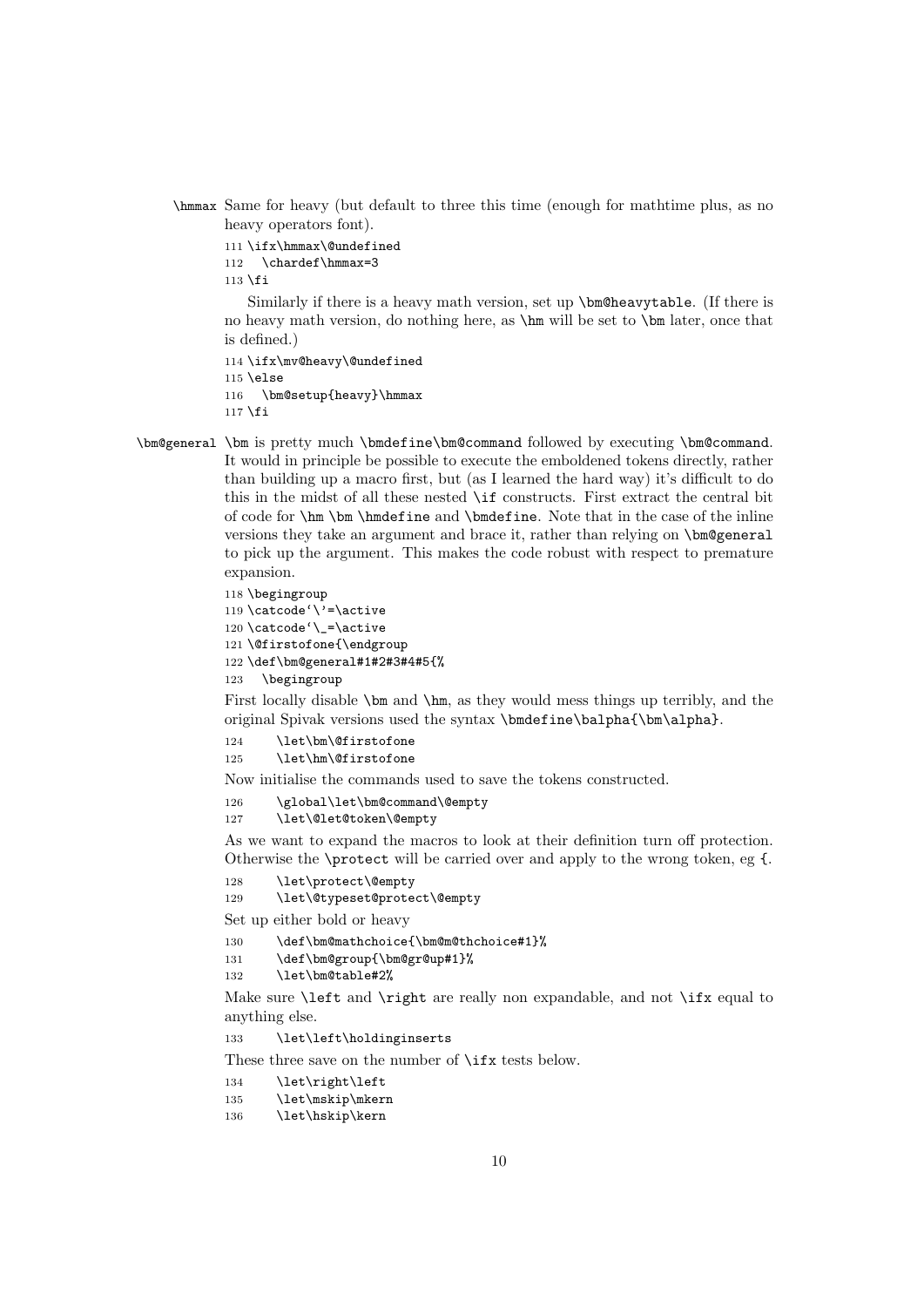Definition of ' locally modified so as not to use \futurelet in the look ahead, but to make the \prime available at the top level to be made bold, or heavy or whatever.  $\prime$  is locally active for this definition.

137 \let\bm@prime\copy

138 \let\_\relax

139 \def'{\bm@prime\prime\relax}%

For optional argument commands. This expandable version of  $\Diamond$  ifnextchar is not 100% safe, but works for **\sqrt** unless you put something really strange in the arguments.

```
140 \def\@ifnextchar##1##2##3##4{%
141 \if##1##4%
142 \expandafter\@firstoftwo
143 \else
144 \expandafter\@secondoftwo
145 \fi
146 {##2##4}{##3{##4}}}%
147 \let\kernel@ifnextchar\@ifnextchar
```
For Vladimir Volovich. . .

```
148 \def\GenericWarning##1##2{%
149 \unvcopy{\GenericWarning{##1}{##2}}}%
150 \def\GenericError##1##2##3##4{%
```

```
151 \unvcopy{\GenericError{##1}{##2}{##3}{##4}}}%
```
For AMS definitions.

```
152 \let\DN@\copy
153 \let\FN@\copy
154 \let\nolimits@\copy
155 \let\next@\copy
```
156 \global\let\bm@first\@empty

For AMS version of  $\sqrt{\sqrt{t}}$  con't expand just wrap in brace group so that it can be made bold in a safe but slow way. Do the same for internal accent command

Code for AMS accent allows bm to be used (just) with accent but stops the nested accents stacking correctly, this can be corrected by using an extra brace group as usual. \bm{{\hat{\hat{F}}}}

```
157 \ifx\uproot@\undefined\else
158 \def\root##1\of##2{{\root##1\of{##2}}}%
159 \fi
```

```
160 \def\mathaccentV##1{\mathaccent"\accentclass@}%
```
For breqn definitions.

```
161 \let\@ifnext\@ifnextchar
```

```
162 \let\measure@lhs\copy
```

```
163 \let \rel@break\copy
```

```
164 \let \bin@break\copy
```

```
165 \let \after@open\copy
```
166 \let \after@close\copy

Make sure things like \pounds take the 'math branch' even in \bmdefine (which is not executed in math mode).

167 \let\ifmmode\iftrue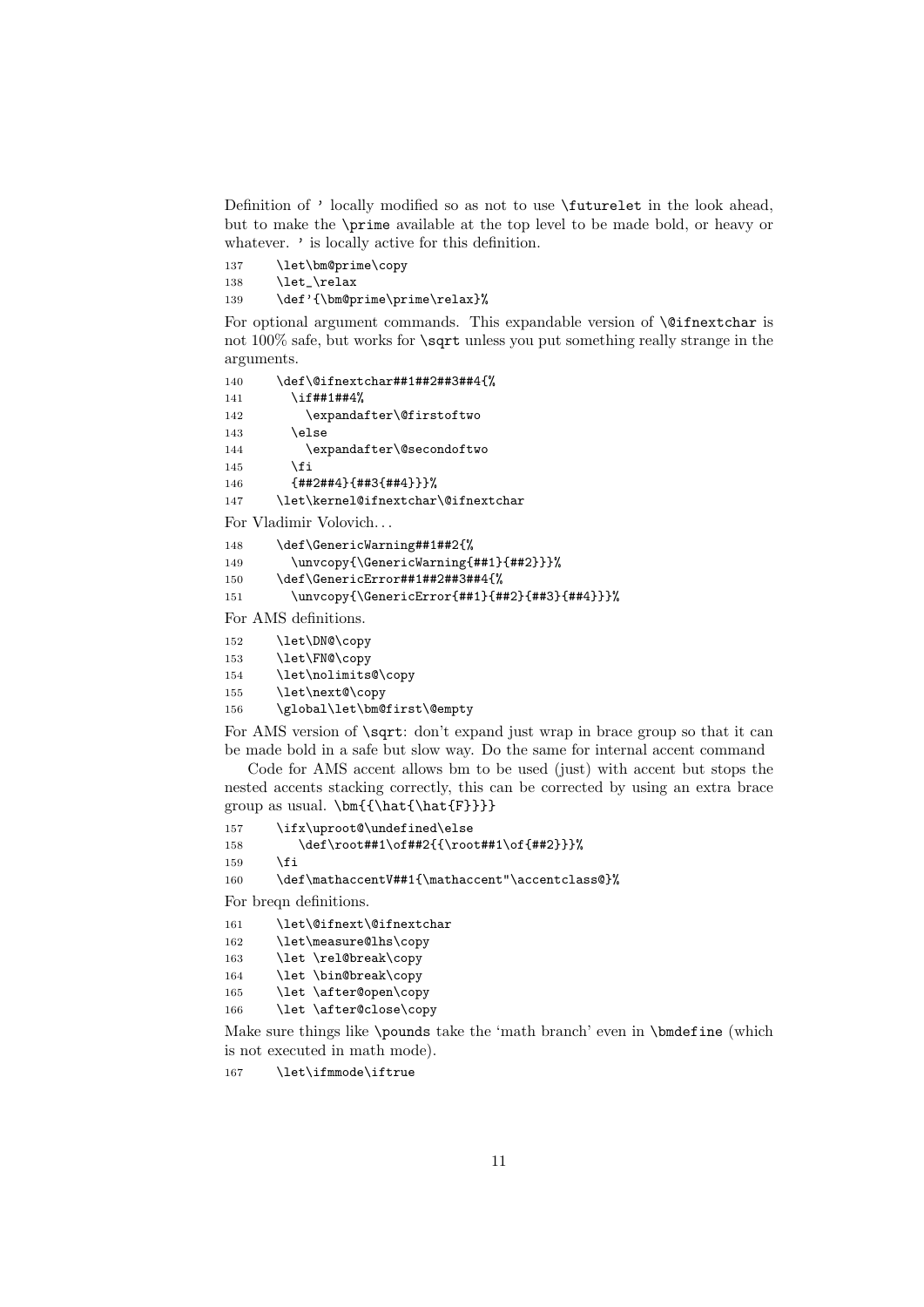We have to ensure that the math alphabets have definitions that correspond the "bold" math version we are going to switch to. As these definitions are globally assigned when a math version is changed it is likely that right now we have those of the normal math version active. Argument #3 holds either \mv@bold or \mv@heavy and we execute that after redefining \install@mathalphabet and \getanddefine@fonts suitably. The definitions are reverted back to their original the moment the scanning is done

168 \let\install@mathalphabet\def 169 \let\getanddefine@fonts\@gobbletwo 170 #3%

The last redefinition just makes \mathit type commands re-insert themselves (more or less) as if they are allowed to expand they die horribly if the expansions are put into \mathchoice and so executed more than once.

```
171 \def\select@group##1##2##3##4{{%
172 \protect##1{##4}}}%
173 \def\use@mathgroup##1##2##3{{%
174 \protect\use@mathgroup##1{##2}{##3}}}%
```
So now start looking at the argument.

```
175 \bm@expand#5\bm@end
```

```
176 \endgroup
```
Finally outside the group either execute \bm@command (for \bm) or save its definition (for \bmdefine).

```
177 #4}
```
End of the \@firstofone above, and the scope of the active '.

178 }

\bm Set up the bold (rather than heavy) version, and run \bm@command right at the end, to execute the emboldened argument. The argument is grabbed by the top level function, and explicitly braced, so that \bm works even if the braces are omitted round its argument in a 'moving argument'.

```
179 \DeclareRobustCommand\bm{%
```

```
180 \bm@general\boldmath\bm@boldtable\mv@bold\bm@command}
181 \protected@edef\bm#1{\bm{#1}}
```
\DeclareBoldMathCommand DeclareBoldMathCommand[⟨mathversion⟩]{⟨command⟩}{⟨math expression⟩} \bm@declare looks like \bm except at the end the specified command is globally defined to be \bm@command. The ⟨mathversion⟩ defaults to 'bold'.

182 \def\DeclareBoldMathCommand{\@testopt\bm@declare{bold}}

```
183 \def\bm@declare[#1]#2{%
```

```
184 \expandafter\bm@general
```

```
185 \csname #1math\expandafter\endcsname
```
- 186 \csname bm@#1table\expandafter\endcsname
- 187 \csname mv@#1\endcsname
- 188 {\bm@define#2}}

```
\bmdefine \bmdefine Shorthand for \DeclareBoldMathCommand[bold].
```
\bm is empty within the definition, so that either \bmdefine\balpha{\bm\alpha} or \bmdefine\balpha{\alpha}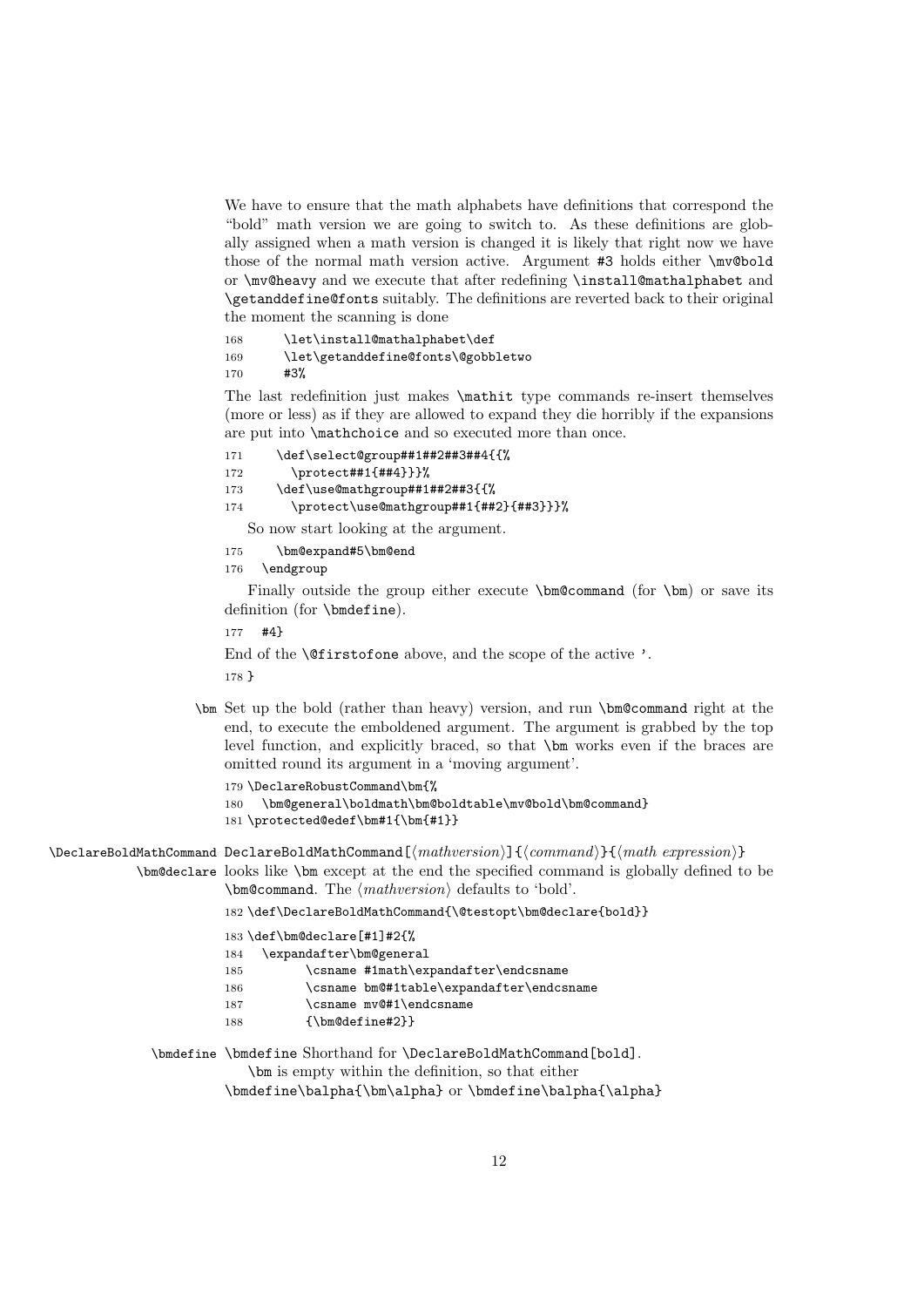may be used. (The former just for compatibility with the original version for plain  $T_{F}X$ ).

189 \def\bmdefine{\DeclareBoldMathCommand[bold]}

\hm Same again for \hm.

\hmdefine 190 \ifx\mv@heavy\@undefined

If there is no heavy math version defined, let \hm be defined as \bm. Currently there is no warning given, perhaps there should be, or even an error?

- 191 \let\hm\bm
- 192 \let\heavymath\boldmath
- 193 \let\bm@heavytable\bm@boldtable

 $194$   $\lambda$ else

Otherwise define \hm and \hmdefine in direct analogy with the above.

- 195 \DeclareRobustCommand\hm{%
- 196 \bm@general\heavymath\bm@heavytable\mv@heavy\bm@command}
- 197 \protected@edef\hm#1{\hm{#1}}
- 198 \def\hmdefine{\DeclareBoldMathCommand[heavy]}

199  $\fi$ 

- \bm@end Normally speaking \outer declarations should be avoided at all costs. (LATFX redefines all of plain T<sub>EX</sub>'s allocation macros to be non-outer.) However this is one place where it seems like a good idea. If a command taking an argument is put in \bm without its argument, then the \@@end terminating token would be taken as the argument, and so the rest of the paragraph would be gobbled up and the  $\Delta E$ T<sub>EX</sub> would die horribly. So make the internal terminating token **\outer**. (The actual test for termination is made against **\@@end** not **\bm@end** as this macro will be expanded by the look-ahead system.)
	- 200 \outer\def\bm@end{\@@end}
- \bm@expand \afterassignment trick to fully expand the following tokens until the first non-\bm@exp@nd expandable token is revealed. This may discard a space token (which is what TEX is looking for) but that doesn't matter in math mode. The expansion lookahead is done twice in case any stray space tokens have crept in.[3](#page-12-0)

```
201 \def\bm@expand{\afterassignment\bm@exp@nd\count@'\a}
```

```
202 \def\bm@exp@nd{\afterassignment\bm@test\count@'\a}
```
\bm@test Normally we will grab the non-expandable token as a macro argument but better check it is not { first. Save the previous token so we can check later if it was \left, in which case use the delcode rather than the mathcode if the current token is a character.

```
203 \def\bm@test{%
```
204 \let\bm@previous\@let@token 205 \futurelet\@let@token\bm@test@}

<span id="page-12-0"></span><sup>&</sup>lt;sup>3</sup>The need for this was noticed while testing  $\sqrt{\sqrt{c}}$ . The definition of  $\root$  inherited from plain TEX has an anomalous space token, that is normally harmless (just wastes memory), but which killed earlier versions of this package.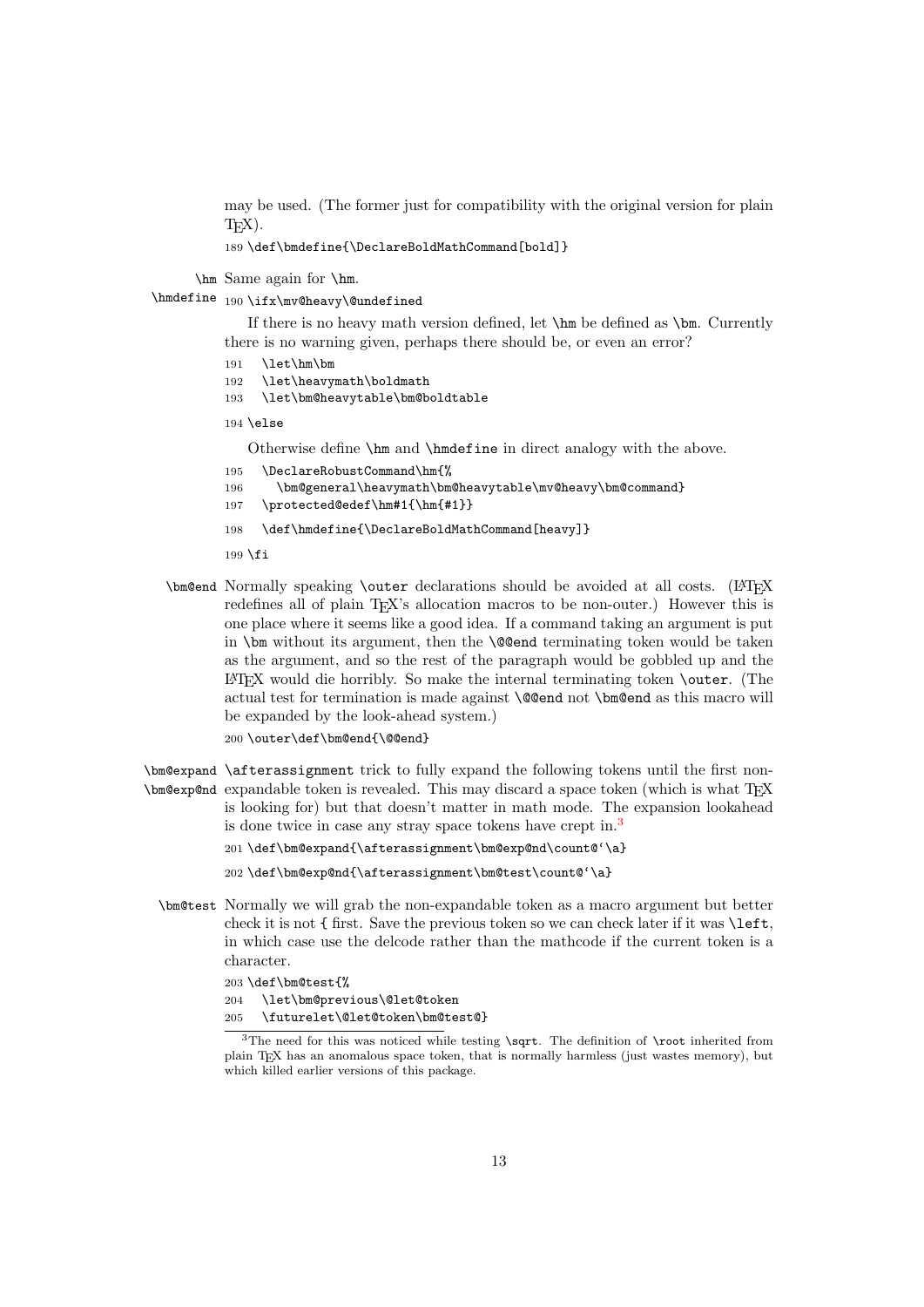\bm@test@ If looking at a single token, switch to \bm@test@token, else if looking at a { } group, grab the whole group with \bm@group. A \bgroup token will take the wrong branch here (currently not trapped).

```
206 \def\bm@test@{%
207 \ifx\@let@token\bgroup
208 \expandafter\bm@group
209 \else
210 \expandafter\bm@test@token
211 \{f_i\}
```
\bm@gr@up If faced with a group, If we are in math mode, stick it in a \boldsymbol like construct and then recurse on \bm@expand. Otherwise just use \bfseries\boldmath. The actual test is deferred till 'run time'. Here and elsewhere could deal with the inner list with an inner call to \bm, but that doesn't seem to gain very much, and complicates the code quite a bit.

> #1 is either \boldmath or \heavymath. Need to add an extra set of explicit braces around  $#2$  as otherwise the math style commands applied in  $\mathcal{L}$  mathchoice might only apply to the first half of an \over construction.

```
212 \def\bm@gr@up#1#2{%
213 \bm@add{{\bm@gr@@p#1{{#2}}}}}
```
\bm@gr@@p #1 is either \boldmath or \heavymath.

```
214 \def\bm@gr@@p#1#2{%
215 \ifmmode
216 \bm@mchoice#1{#2}{#2}{#2}{#2}%
217 \else
218 \bfseries#1#2%
219 \quad \text{If}
```
\bm@test@token If not facing a { } group then test to see what we have. Basic idea: Trap \mathchardef tokens, character tokens, and calls to \mathchar, \mathaccent, etc, and change the math-group (fam) to point at the bold version. Other things just copy straight over to the command being built. (Anything inside a \mathop or similar will end up being made bold as the \mathop will be copied over, but its argument will be made bold by the group code above.

### 220 \def\bm@test@token#1{%

221 \let\bm@next\@empty

Stop here. Note that it is vital that the terminating token is non-expandable and defined, rather than the usual LATEX terminators  $\,\$ nil or  $\,\$ @. (Worse still would be a 'quark' like docstrip's \qStop.)

222 \ifx#1\@@end

\bm@mathchoice uses macro arguments, so need to make the tail recursion explicit here. All the other cases recurse by way of \afterassignment which means all the trailing \fi are eaten while making the assignment.

- 223 \else\ifx#1\mathchoice
- 224 \let\bm@next\bm@mathchoice

The main point: Find these expressions, and change the mathgroup.

- 225 \else\ifx#1\mathchar
- 226 \afterassignment\bm@mathchar\count@
- 227 \else\ifx#1\mathaccent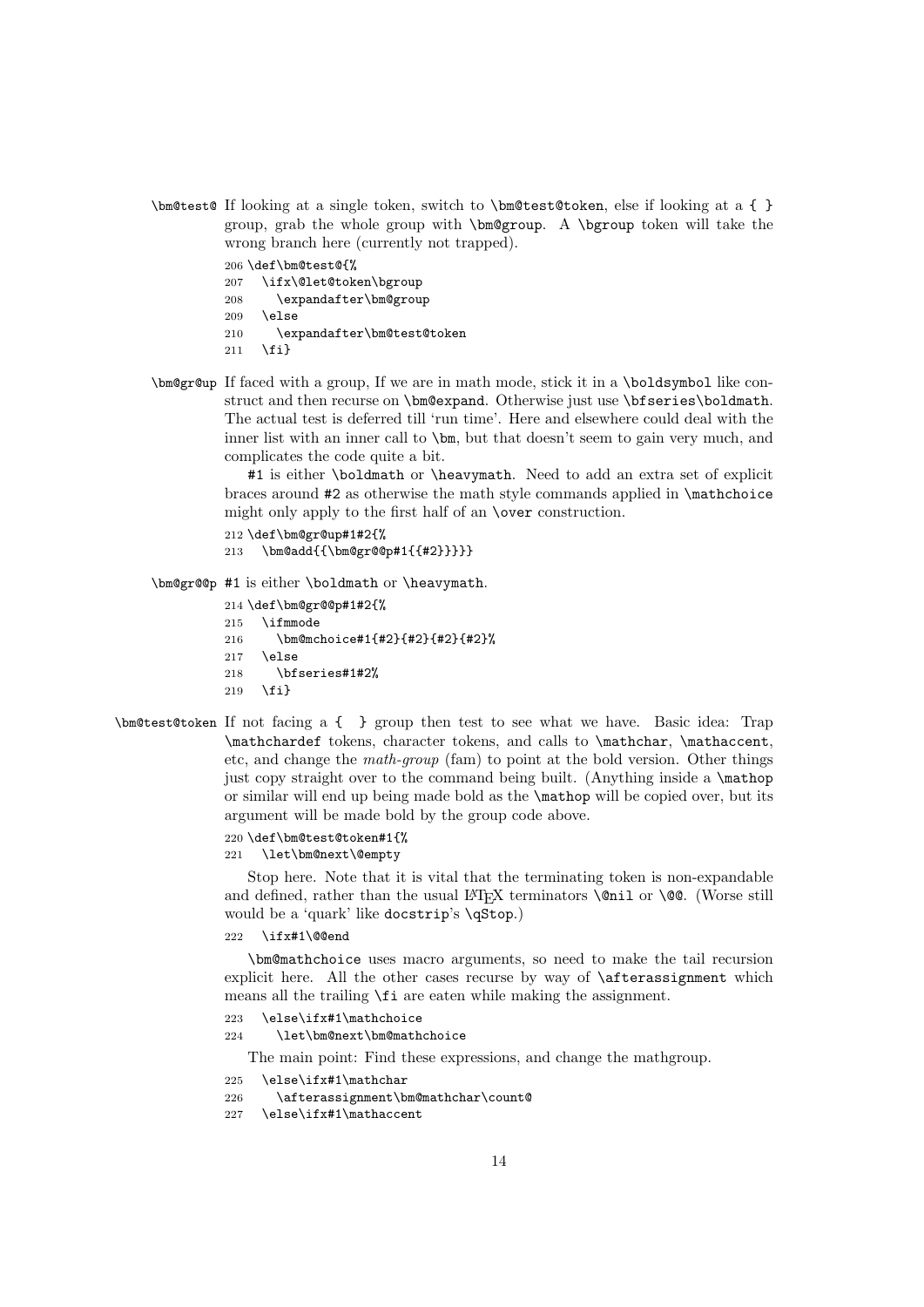```
228 \afterassignment\bm@mathaccent\count@
```

```
229 \else\ifx#1\delimiter
```

```
230 \afterassignment\bm@delimiter\count@
```

```
231 \else\ifx#1\radical
```

```
232 \afterassignment\bm@radical\count@
```
Need to trap spaces otherwise digits will get turned to bold mathchars.

```
233 \else\ifx#1\mkern
```

```
234 \bm@register#1{\muskip\z@}%
235 \else\ifx#1\kern
236 \bm@register#1\skip@
237 \else\ifx#1\penalty
```

```
238 \bm@register#1\count@
```
\vcopy is a flag to copy the next group unchanged to the result command.

```
239 \else\ifx#1\unvcopy
240 \let\bm@next\bm@add
```
\else\ifcat\noexpand#1\relax

Other command, look if it's a mathchardef token (otherwise just add it).

```
242 \xdef\meaning@{\meaning#1}%
```

```
243 \expandafter\bm@mchar@test\meaning@""""\@nil#1%
```
Character token. If it is of catcode 11 or 12, get its mathcode. If that is "8000 replace the token by its active version, and then let bm expansion look again at the character. Being really active this time, it will expand away (probably).

If the previous token was \left or \right, get the delcode instead of the mathcode.

```
244 \else\ifcat.\ifcat a#1.\else#1\fi
245 \count@\mathcode'#1\relax
246 \ifnum\count@=\mathcode'\'%
247 \begingroup\uccode'\~'#1\uppercase{\endgroup
248 \def\bm@next{\bm@expand~}}%
249 \leq \leq \leq250 \ifx\bm@previous\left
251 \count@\delcode'#1\relax
252 \bm@delimiter
253 \else
```
Here we need to check for LuaTeX merging mathchar values with Umathchar.

```
254 \ifnum\count@>"8000
255 \Umathcharnumdef\@tempa\count@
256 \xdef\meaning@{\meaning\@tempa}%
257 \expandafter\bm@mchar@test\meaning@""""\@nil\@tempa
258 \else
259 \bm@mathchar
260 \overline{\ } \}261 \overrightarrow{f}262 \fi
263 \else
```
And final possibility: a character token of catcode other than 11 or 12.

```
264 \bm@add{#1}%
```

```
265 \fi\fi\fi\fi\fi\fi\fi\fi\fi\fi\fi\fi
```

```
266 \bm@next}
```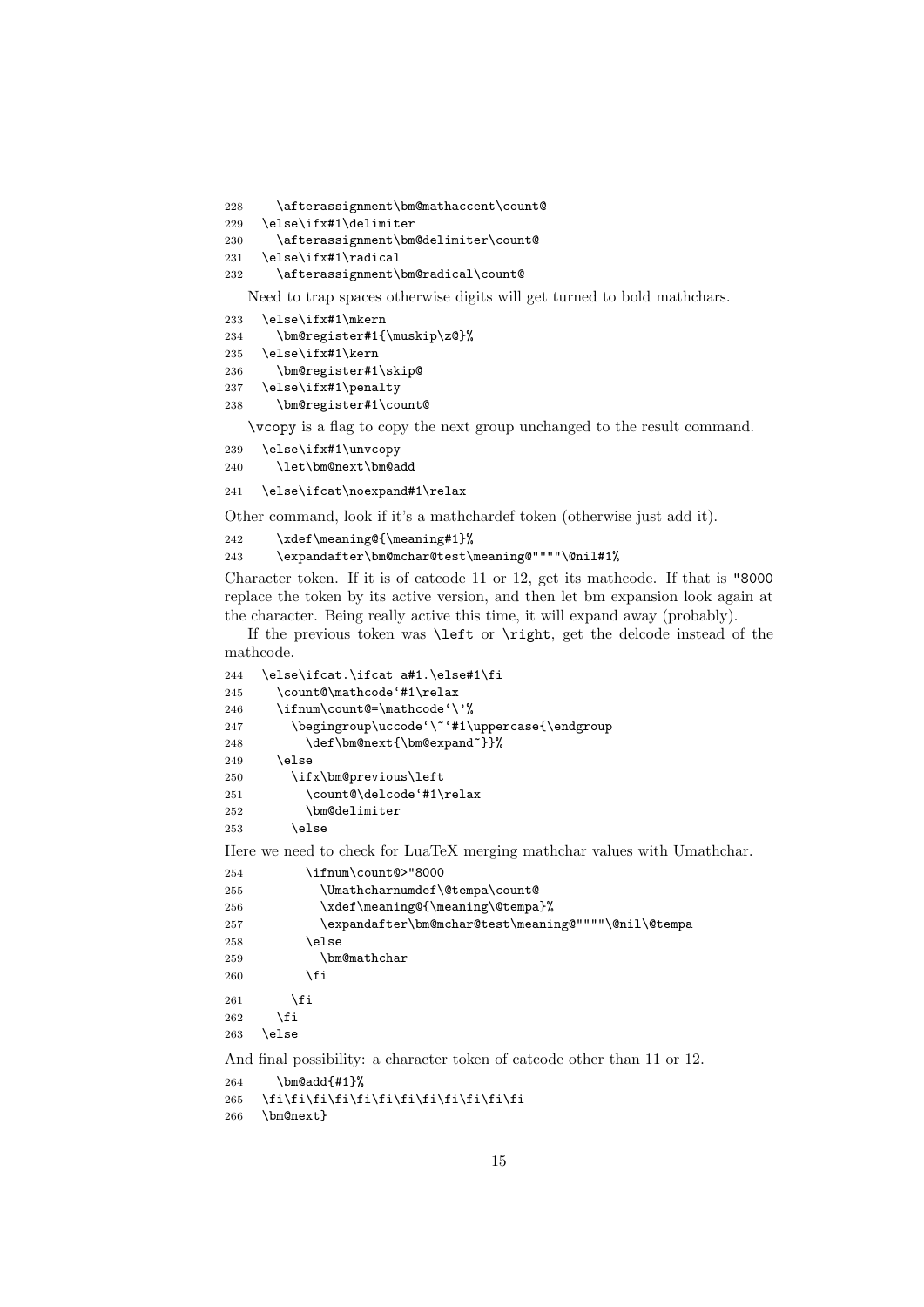\bm@define End code for \bmdefine. Define the given command name to the robust form of the accumulated code.

> If \bm@command is equal to \@gtempa then it is a macro whose expansion is a single call to  $\mathcal{S}$ , so that can be optimised with a  $\mathcal{S}$ .

|     | $267 \def\bmodefine\#1{\%}$           |
|-----|---------------------------------------|
| 268 | \begingroup                           |
| 269 | \ifx\bm@command\@gtempa               |
| 270 | \def\mathchar{\global\mathchardef#1}% |
| 271 | \bm@command                           |
| 272 | \else                                 |
|     |                                       |

Rather than simply \let#1\bm@command, make the defined command robust. \bm@first is normally empty, but might be something like \DOTSI which needs to be lifted to the top level, in front of any \protect because of the lookahead mechanism used in the amsmath package.

```
273 \toks@\expandafter{\bm@command}%
274 \xdef#1{\bm@first\noexpand\bm@protect\noexpand#1{\the\toks@}}%
275 \fi
276 \endgroup}
```
\bm@protect Commands defined by \bmdefine re-insert themselves if protection is enabled.

```
277 \def\bm@protect#1{%
278 \ifx\protect\@typeset@protect
```

```
279 \expandafter\@firstofone
```
280 \else

```
281 \protect#1\expandafter\@gobble
282 \text{ } \text{ } 252
```
\bm@mchoice \boldsymbol, more or less. #1 is either \boldmath or \heavymath.

```
283 \def\bm@mchoice#1#2#3#4#5{%
284 \mathchoice{\hbox{#1$\displaystyle\m@th#2$}}%
285 {\hbox{#1$\textstyle\m@th#3$}}%
286 {\hbox{#1$\scriptstyle\m@th#4$}}%
287 {\hbox{#1$\scriptscriptstyle\m@th#5$}}}
```
\bm@m@thchoice Action if you find a \mathchoice. Add the bold version to \bm@command then recurse.

#1 is either \boldmath or \heavymath.

```
288 \def\bm@m@thchoice#1#2#3#4#5{%<br>289 \bm@addf\bm@mchoice#1{#2}{#3}
      \bm@add{\bm@mchoice#1{#2}{#3}{#4}{#5}}}
```
\bm@register Combined code for setting up \bm@r@gister with the correct register type.

```
290 \def\bm@register#1#2{%
291 \def\@tempa{#1\the#2}%
```

```
292 \afterassignment\bm@r@gister#2}
```
\bm@r@gister \mkern itself would transfer to \bm@command without any special test, but any explicit dimension following would be converted to \mathchar. So trap this and grab the muskip as a muskip. This is used in \iiint. \penalty was needed for the AMS version of \colon, and so do most of the others as well.

```
293 \def\bm@r@gister{%
```

```
294 \bm@xadd{\@tempa\space}}
```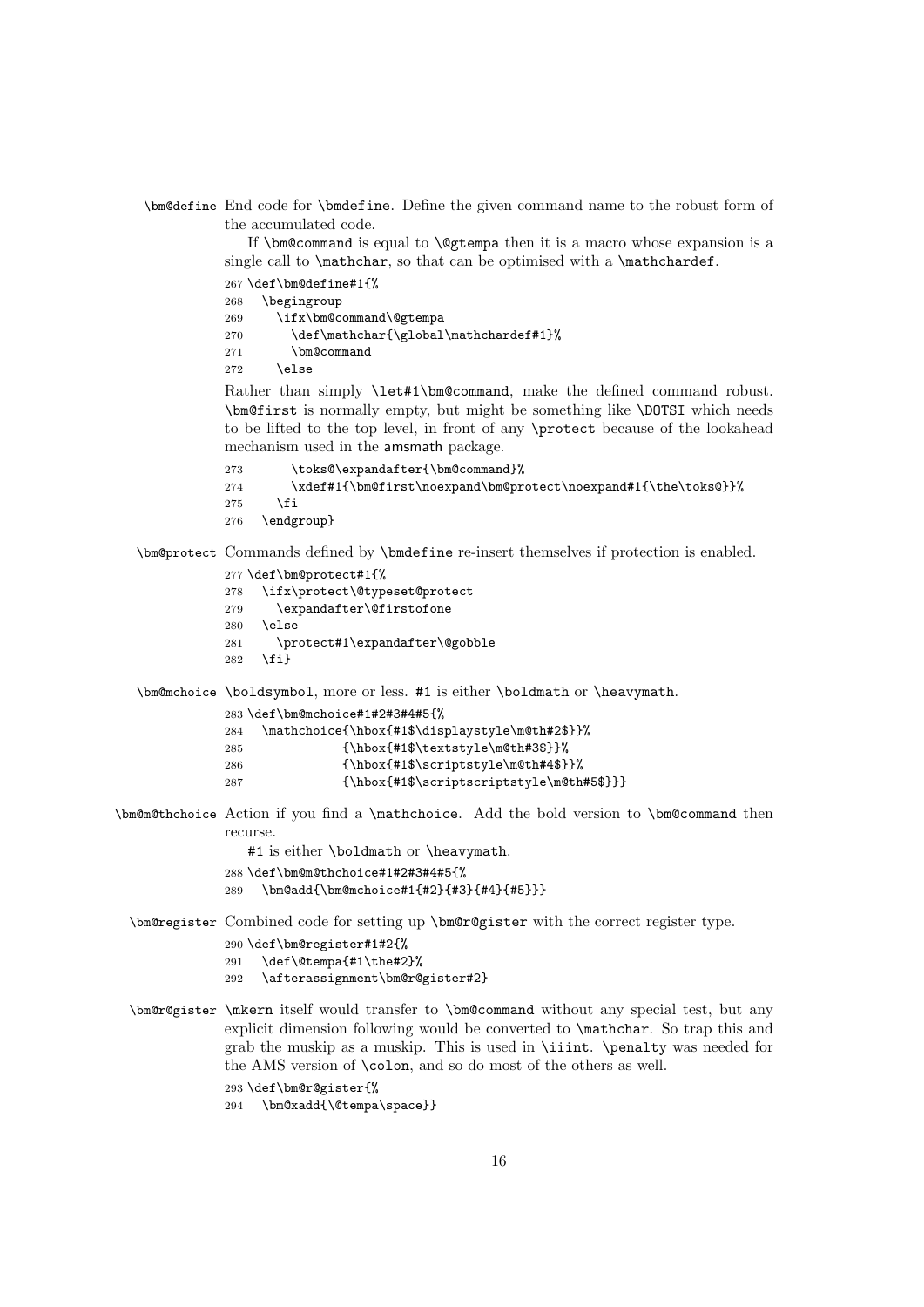\bm@mathchar Change the family (math group) of a mathcode and then use the modified code with \mathchar. If there is no suitable bold font in the current math version, use the original unmodified mathcode, but switch to \boldmath (if there is a bold font there) or use 'poor man's bold'. Note that these other possibilities are only possible here, not for the otherwise similar code for **\delimiter** or **\mathaccent**, as those commands must work with fonts from the same math version.

Finally recurse down the list.

```
295 \def\bm@mathchar{%
```

```
296 \@tempcntb\count@
```

```
297 \let\@tempa\bm@group
```
\bm@changefam will isolate the math group from the mathcode and look up the offset in the current table.

298 \bm@changefam{}%

If the mathcode has changed, then just add the new \mathchar (saving \@gtempa allows \bmdefine to optimise this to a mathchardef if it turns out to be the only symbol in the argument).

```
299 \ifnum\count@>\@tempcntb
```

```
300 \ifx\bm@command\@empty
301 \xdef\@gtempa{\mathchar\the\count@\space}%
302 \qquad \text{If}303 \bm@xadd{\mathchar\the\count@\space}%
304 \else
```
Otherwise grab the math class from the math code and add that (locally zapping \bm@expand as we don't want to recurse at this point).

| 305 | \begingroup          |
|-----|----------------------|
| 306 | \divide\count@"1000  |
| 307 | \let\bm@expand\relax |
| 308 | \bm@xadd\bm@class    |
| 309 | \endgroup            |

\@tempa will be \bm@group (which applies \boldmath and \mathchoice) unless it was changed by \bm@changefam to \bm@pmb (which applies a 'poor man's bold' construction in a \mathchoice).

```
310 \edef\@tempb{%
```

```
311 \noexpand\@tempa{\mathchar\the\count@\space}}%
```
312 \@tempb

```
313 \fi}
```
\bm@umathchar Version of \bm@mathchar for \Umathchar, this is easier as no need to take apart the number, the match class and fam are provided as distinct arguments.

```
314 \def\bm@umathchar#1#2#3{%
315 \@tempcnta#2\relax
316 \count@\bm@table
317 \ifnum\count@=\z@
318 \bm@gr@up\boldmath{\Umathchar#1 #2 #3 }%
319 \else
320 \ifnum\count@=\m@ne
321 \else
322 \advance\@tempcnta\count@
323 \fi
```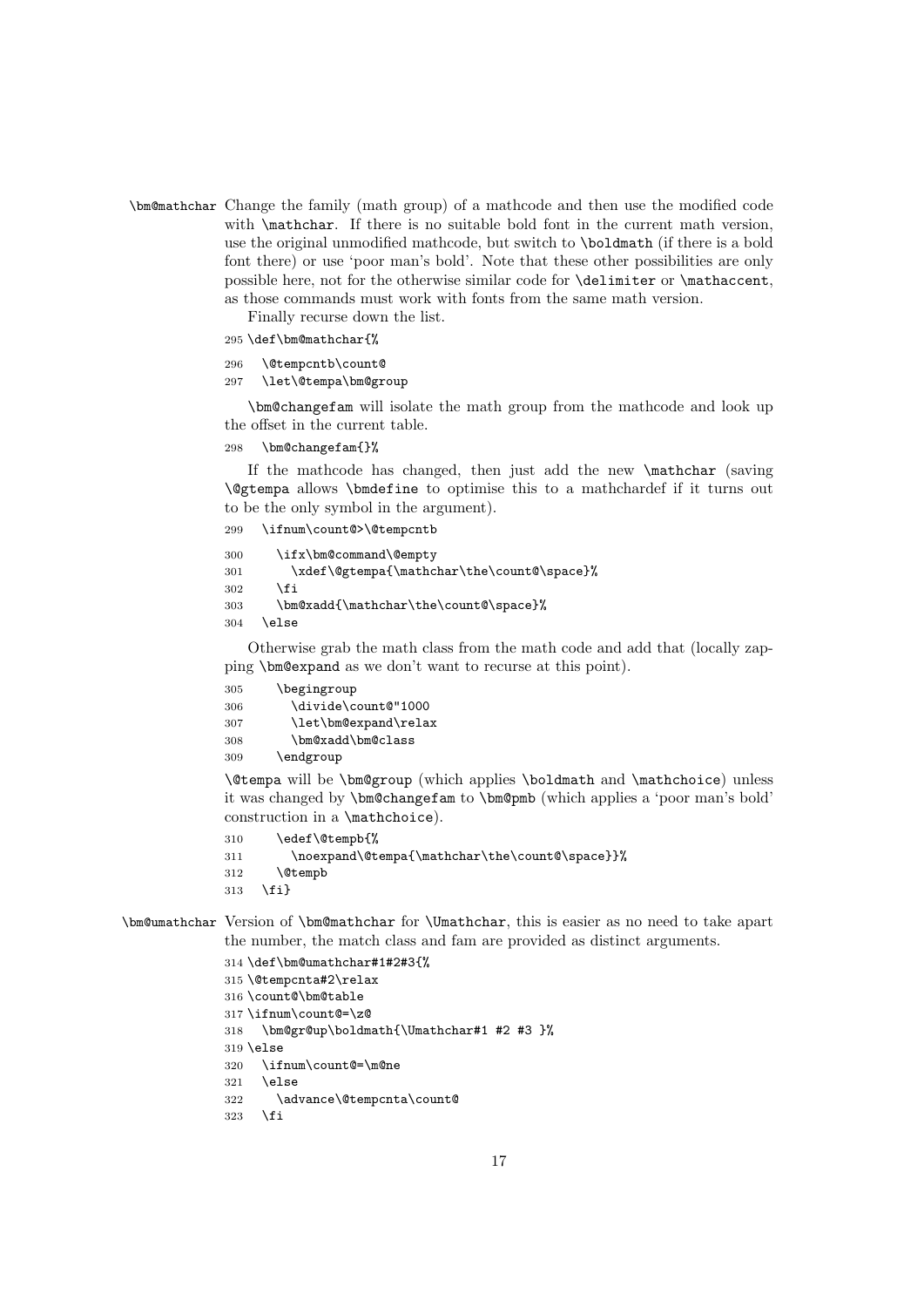```
324 \bm@xadd{\Umathchar#1\space
325 \the\@tempcnta\space\space
326 #3\space}%
327 \fi}
```
\bm@pmb Add a poor man's bold construction to the list being built.

```
328 \def\bm@pmb#1{%
329 \bm@add{\bm@pmb@{#1}}}
```
- \bm@pmb@ \pmb variant. (See TEXBook, or AMS amsbsy package). This one takes a bit more care to use smaller offsets in subscripts.
	- \ifx\bm@pmb@\@firstofone\else \def\bm@pmb@#1{{% \setbox\tw@\hbox{\$\m@th\mkern.4mu\$}% \mathchoice \bm@pmb@@\displaystyle\@empty{#1}% \bm@pmb@@\textstyle\@empty{#1}% \bm@pmb@@\scriptstyle\defaultscriptratio{#1}% \bm@pmb@@\scriptscriptstyle\defaultscriptscriptratio{#1}}}
- \bm@pmb@@ Helper macro. Box #3 and set it three times in the style #1, offset by an amount reduced by the ratio specified in #2.
	- \def\bm@pmb@@#1#2#3{{%
	- \setbox\z@\hbox{\$\m@th#1#3\$}%
	- \dimen@#2\wd\tw@
	- \rlap{\copy\z@}%
	- \kern\dimen@
	- \raise1.5\dimen@\rlap{\copy\z@}%
	- \kern\dimen@
	- \box\z@}}%
	- \fi
- \bm@class Convert a numeric math class back to a math class command. \mathord is omitted in class 0 and 7 to save space and so things work out right in constructions such as  $x^a$  where  $x^{\mathrm{a}}$  would not work.

```
347 \def\bm@class{%
348 \ifcase\count@
349 \or
350 \mathop\or
351 \mathbin\or
352 \mathrel\or
353 \mathopen\or
354 \mathclose\or
355 \mathpunct\or
356 \fi}
```
\bm@add A version of \g@addto@macro that internally uses a \begingroup rather than a brace group<sup>[4](#page-17-0)</sup>, to save creating a mathord.

As need to redefine it anyway, save some tokens by making it specific to \bm@command, and to execute \bm@expand to continue the loop.

\def\bm@add#1{%

<span id="page-17-0"></span><sup>&</sup>lt;sup>4</sup>This bug is fixed in the L<sup>AT</sup>EX kernel of  $1996/12/01$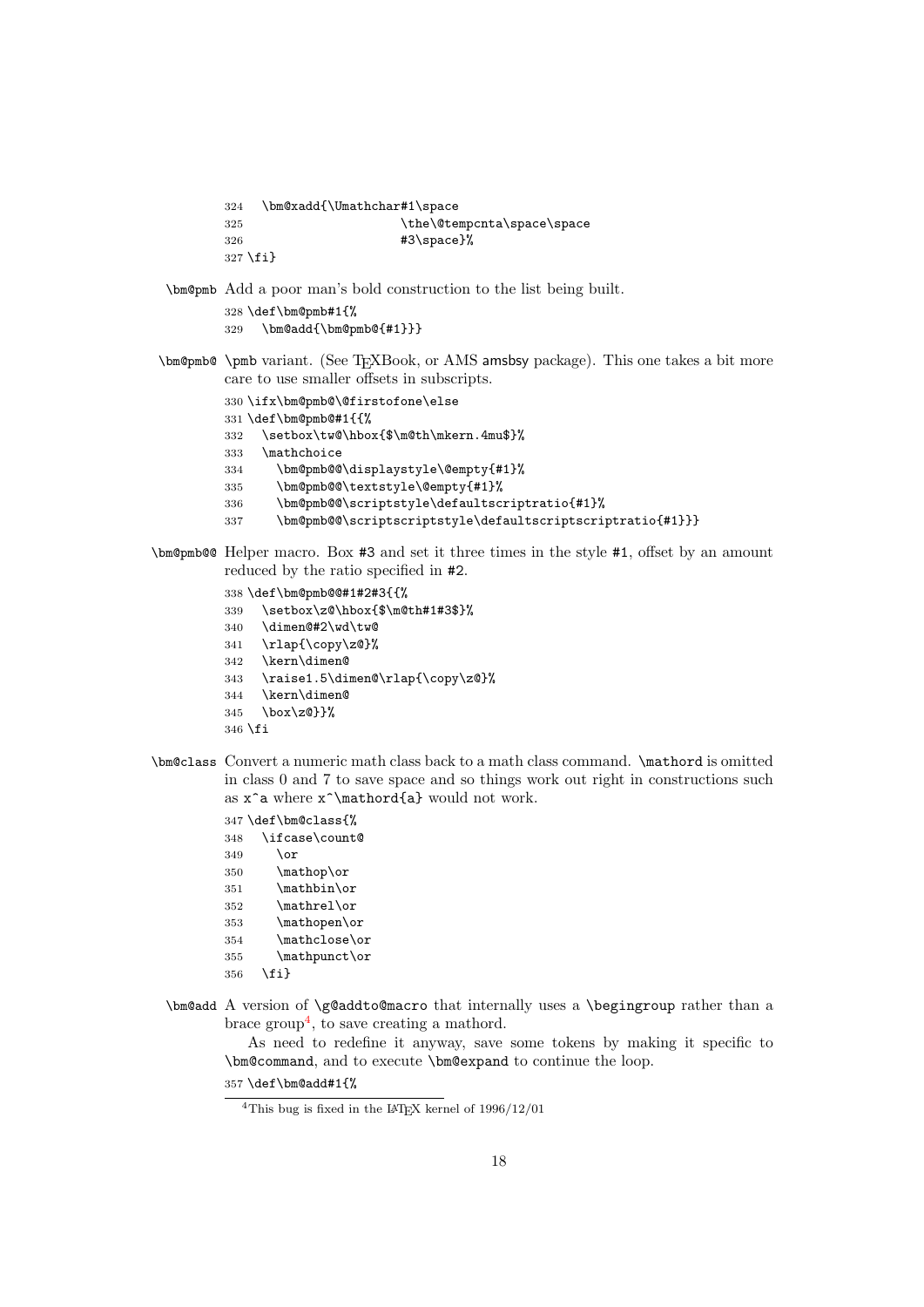```
358 \begingroup
```

```
359 \toks@\expandafter{\bm@command#1}%
```
- 360 \xdef\bm@command{\the\toks@}%
- 361 \endgroup
- 362 \bm@expand}

\bm@xadd An \xdef version of \bm@add.

```
363 \def\bm@xadd#1{%
364 \begingroup
365 \toks@\expandafter{\bm@command}%
366 \xdef\bm@command{\the\toks@#1}%
367 \endgroup
368 \bm@expand}
```
\bm@mathaccent \mathaccent version of \bm@mathchar.

369 \def\bm@mathaccent{% 370 \bm@changefam{}%

The next four lines were added a v1.0e. Without them  $\bm{\hat{A}}$  makes the accent bold using  $\bm{\lambda}$  but the group  $\{A\}$  is made bold via a  $\mathcal{A}$  mathchoice construction as for any other group, as \bm does not attempt to parse inside brace groups. While that produces something acceptable for lower case letters, it produces  $\hat{A}$  which is not too good. The braces may simply be omitted: \bm{\hat A} would work, producing  $\hat{A}$ , however I did not want to document such a restriction, so now modify bm so that such brace groups are handled gracefully.

It would be possible to locally make mathaccents take an argument during the bm look-ahead, so the brace groups would then vanish during expansion, however I would then need to explicitly skip past  $\langle \text{filter} \rangle$  and also make sure that the end of parse token was not gobbled in marginal cases like \$\bm\hat\$.

So instead do the following which gets rid of  $\langle filter \rangle$  with a redefinition of \relax, and just locally changes \bm@group so that instead of doing a \mathchoice it simply adds \bgroup and \egroup around the tokens, and lets bm modify the tokens of the 'argument'. This means that  $\bm{\hat{A}}$  now produces

#### \mathaccent 29790 \bgroup \mathchar 30017 \egroup

The inner math list is a single mathchar, and so T<sub>E</sub>X will not box it, and the math accent will correctly position, taking into account the skewchar information.

As the normal bm lookahead is used, it is automatic that the parse will end without trying to go past \bm@end.

One disadvantage is that the group will mean that \bm@previous will not be correctly updated. However that is only used for delimiter checking, so can not matter here.

- 371 \begingroup
- 372 \def\bm@group##1{\endgroup\bm@xadd{\bgroup}##1\egroup}%
- 373 \def\bm@test@token{\endgroup\bm@test@token}%
- 374 \let\relax\@empty
- 375 \bm@xadd{\mathaccent\the\count@\space}}

\bm@delimiter Change both families (math groups) of a delcode and then use the modified code with \delimiter. Don't change code '0' as that denotes a null delimiter.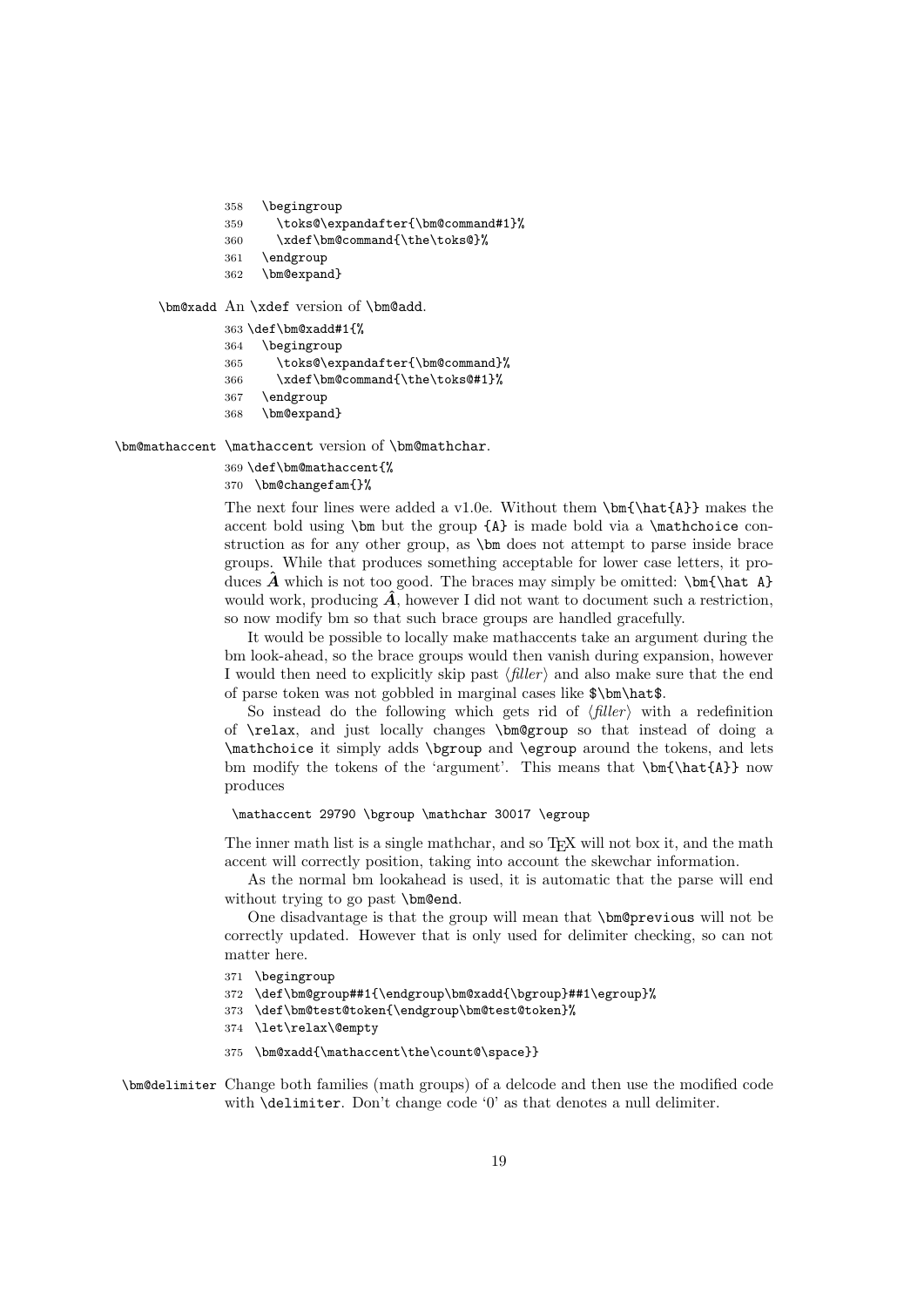```
376 \def\bm@delimiter{%
               377 \ifnum\count@>\z@
               378 \bm@changefam{}%
               379 \bm@changefam{000}%
               380 \fi
               381 \bm@xadd{\delimiter\the\count@\space}}%
  \bm@radical Same for \radical.
               382 \def\bm@radical{%
               383 \bm@changefam{}%
               384 \bm@changefam{000}%
               385 \bm@xadd{\radical\the\count@\space}}%
   \bm@mchar@ Catcode 12 \mathchar, for \ifx tests.
               386 \edef\bm@mchar@{\meaning\mathchar}
  \bm@umchar@ Catcode 12 \Umathchar, for \ifx tests.
               387 \edef\bm@umchar@{\string\U\expandafter\@gobble\meaning\mathchar}
\bm@mchar@test Test if the \meaning starts with \mathchar. If it does, grab the value into \count@
               and call \bm@mathchar, else just copy the command into the accumulated tokens.
               #1, #2, #3 are all \meaning produced tokens, or 'dummy tokens' added at the time
               this is called. #4 is the original token, in case decide not to use the \meaning.
               388 \def\bm@mchar@test#1"#2"#3"#4"#5\@nil#6{%
               389 \xdef\meaning@{#1}%
               390 \ifx\meaning@\bm@mchar@
               391 \count@"#2\relax
               392 \bm@mathchar
               393 \else
               Test for \Umathchar.
               394 \ifx\meaning@\bm@umchar@
               395 \bm@umathchar{"#2}{"#3}{"#4}%
               396 \text{delse}Some other command: copy it straight over. If it is the first thing added, and it
               is a \relax token, save it in \bm@first for use in \bm@define.
               397 \ifx\bm@previous\@empty
               398 \ifx\relax#6%
               399 \gdef\bm@first{#6}%
               400 \quad \text{If} \quad401 \fi
               402 \bm@add{#6}%
               403 \fi
               404 \fi}
\bm@changefam Pull out one specified hex digit and passes it to \bm@modify to change. argument
               is empty normally but 000 to access the second math group in a delimiter code.
               405 \def\bm@changefam#1{%
```

```
406 \@tempcnta\count@
```

```
407 \divide\@tempcnta"1000#1 %
```

```
408 \multiply\@tempcnta"1000#1 %
```

```
409 \advance\@tempcnta-\count@
```
\divide\@tempcnta-"100#1 %